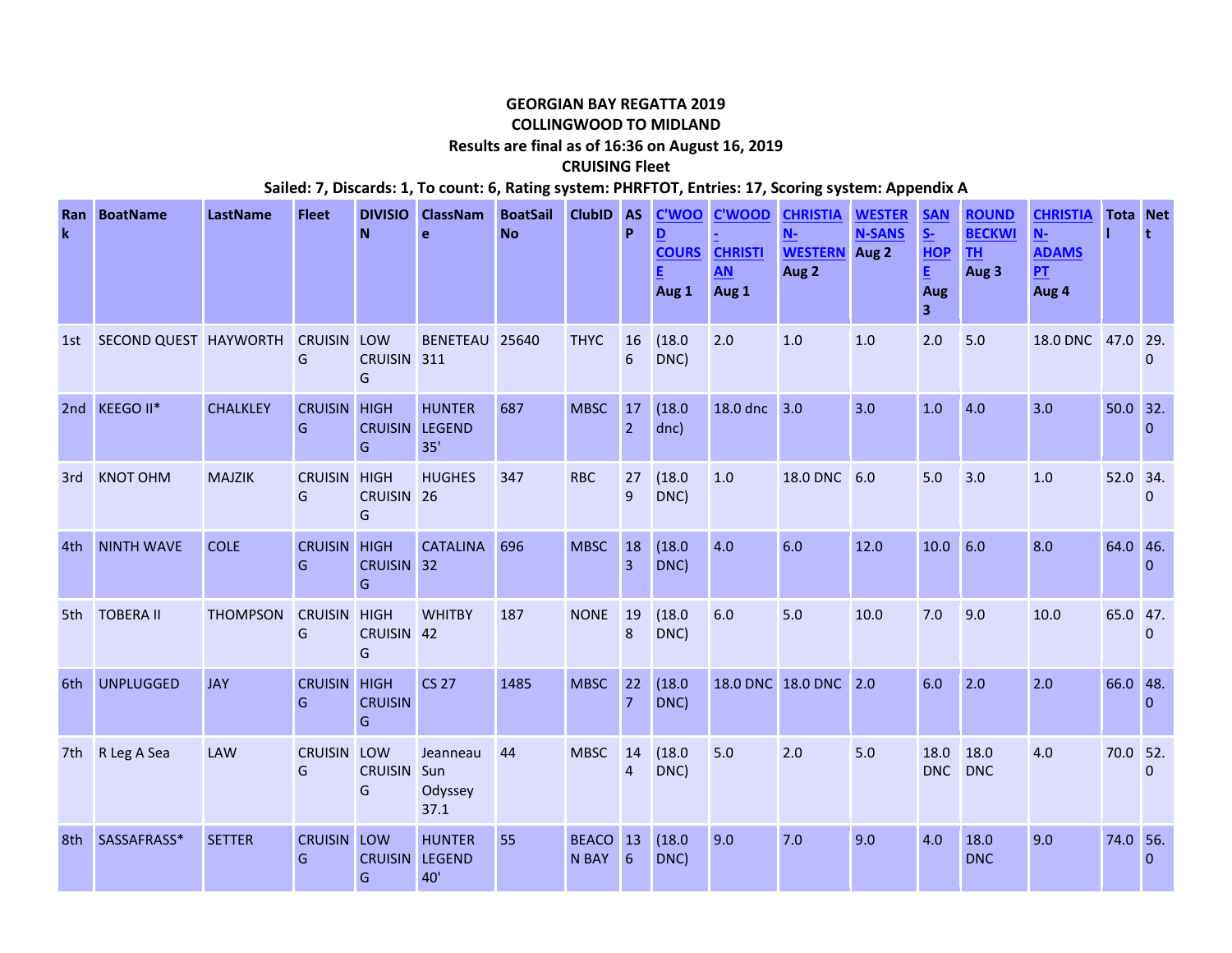| 9th                  | <b>ESCAPADE</b>                  | <b>ROWLANDS</b><br>ON | <b>CRUISIN LOW</b><br>G  | <b>CRUISIN</b><br>G                       | CATALINA 4<br><b>MORGAN</b><br>381  |                | <b>MBSC</b>               | 14<br>$\mathbf{1}$   | (18.0)<br>DNC) | 8.0             | 10.0                   | 14.0               | 11.0        | 8.0                | 5.0             | 74.0 56.             | $\mathbf{0}$    |
|----------------------|----------------------------------|-----------------------|--------------------------|-------------------------------------------|-------------------------------------|----------------|---------------------------|----------------------|----------------|-----------------|------------------------|--------------------|-------------|--------------------|-----------------|----------------------|-----------------|
| 10 <sub>t</sub><br>h | WINDHOVER*                       | <b>FINDLAY</b>        | <b>CRUISIN</b><br>G      | <b>HIGH</b><br>G                          | <b>CATALINA</b><br>CRUISIN 350-1 WK | 120            | <b>RBC</b>                | 18<br>8              | (18.0)<br>DNC) | 7.0             | 8.0                    | 8.0                | 12.0        | 18.0<br><b>DNC</b> | 7.0             | 78.0 60.             | $\theta$        |
| 11t<br>h.            | <b>MOONSHADO</b><br>W            | <b>SESTON</b>         | <b>CRUISIN</b><br>G      | <b>HIGH</b><br><b>CRUISIN UR</b><br>G     | <b>ENDEAVO</b>                      | 356            | <b>THYC</b>               | 22<br>4              | (18.0)<br>DNC) | 3.0             | <b>18.0 DNC</b>        | 4.0                | 18.0<br>DNC | 18.0<br><b>DNC</b> | 6.0             | 85.0 67.             | 0               |
| 12t<br>h             | TE-HEREENY*                      | <b>LOUIS</b>          | <b>CRUISIN LOW</b><br>G  | <b>CRUISIN</b><br>G                       | JEANNEAU 22<br>409                  |                | <b>WYE</b><br><b>HERT</b> | <b>11</b><br>3       | (18.0)<br>DNC) | 10.0            | 11.0                   | 15.0               | 13.0        | 10.0               | 11.0            | 88.0 70.             | $\Omega$        |
| 13t<br>h             | ARIADNA*                         | <b>VARMANDA</b>       | <b>CRUISIN</b><br>G      | <b>HIGH</b><br>CRUISIN <sub>35</sub><br>G | <b>HUNTER</b>                       | 27             | <b>CWYC</b>               | 17<br>$\overline{2}$ | (18.0)<br>DNC) |                 | 18.0 DNC 18.0 DNC      | 18.0<br><b>DNC</b> | 3.0         | 1.0                | 18.0 DNC        | 94.0 76.             | $\Omega$        |
| 14t<br>h             | <b>SHOCKINGBEA</b><br><b>UTY</b> | <b>MELEKHOV</b>       | <b>CRUISIN</b><br>G      | LOW<br>CRUISIN 35<br>G                    | <b>HUNTER</b>                       | $\overline{2}$ | <b>CWYC</b>               | 15<br>$\overline{9}$ | (18.0)<br>DNC) | 18.0 DNC 4.0    |                        | 7.0                | 18.0<br>DNC | 18.0<br><b>DNC</b> | <b>18.0 DNC</b> | 101. 83.<br>$\Omega$ | $\overline{0}$  |
| 15t<br>h             | TRINITY*                         | <b>WORKMAN</b>        | <b>CRUISIN HIGH</b><br>G | CRUISIN 34<br>G                           | <b>HUNTER</b>                       | H340           | <b>RBC</b>                | 17<br>8              | (18.0)<br>DNC) |                 | 18.0 DNC 18.0 DNC 13.0 |                    | 9.0         | 7.0                | <b>18.0 DNC</b> | 101. 83.<br>$\Omega$ | $\Omega$        |
| <b>16t</b><br>h      | <b>HERE &amp; NOW*</b>           | <b>SUTHERLAN</b><br>D | <b>CRUISIN</b><br>G      | LOW<br><b>CRUISIN</b><br>G                | <b>CELESTIAL</b><br>48KTH           | 66             | <b>MBSC</b>               | 14<br>8              | (18.0)<br>DNC) | <b>18.0 DNC</b> | <b>18.0 DNC</b>        | 11.0               | 8.0         | 18.0<br><b>DNC</b> | <b>18.0 DNC</b> | 109.<br>$\Omega$     | 91.<br>$\Omega$ |
| 17t<br>h             | <b>HAKUNA</b><br>MATATA*         | <b>HOBBS</b>          | <b>CRUISIN</b><br>G      | LOW<br><b>CRUISIN LEGEND</b><br>G         | <b>HUNTER</b><br>37.5               | 33             | <b>CWYC</b>               | 12<br>6              | (18.0)<br>DNC) | 11.0            | 9.0                    | 18.0<br><b>DNC</b> | 18.0<br>DNC | 18.0<br><b>DNC</b> | <b>18.0 DNC</b> | 110. 92.<br>$\Omega$ | $\theta$        |

**WHITE Fleet**

**Sailed: 6, Discards: 1, To count: 5, Rating system: PHRFTOT, Entries: 11, Scoring system: Appendix A**

|             | Ran BoatName LastName |  | <b>Fleet DIVISI</b> | ClassName BoatSail ClubI AS C'WO C'WOO |           |  |       |                             | <b>CHRISTIA</b> | <b>WESTER SAN</b> |        |                  | <b>ROUND CHRISTIA Tot Net</b> |           |  |
|-------------|-----------------------|--|---------------------|----------------------------------------|-----------|--|-------|-----------------------------|-----------------|-------------------|--------|------------------|-------------------------------|-----------|--|
| $\mathbf k$ |                       |  | <b>ON</b>           |                                        | <b>No</b> |  |       |                             |                 | N-SANS S-         |        | <b>BECKWI N-</b> |                               | <b>al</b> |  |
|             |                       |  |                     |                                        |           |  |       | <b>COURS CHRISTI WESTER</b> |                 | Aug 2             | HOP TH |                  | <b>ADAMS</b>                  |           |  |
|             |                       |  |                     |                                        |           |  |       |                             |                 |                   |        | Aug 3            | <b>PT</b>                     |           |  |
|             |                       |  |                     |                                        |           |  | Aug 1 | Aug 1                       | Aug 2           |                   | Aug    |                  | Aug 4                         |           |  |
|             |                       |  |                     |                                        |           |  |       |                             |                 |                   |        |                  |                               |           |  |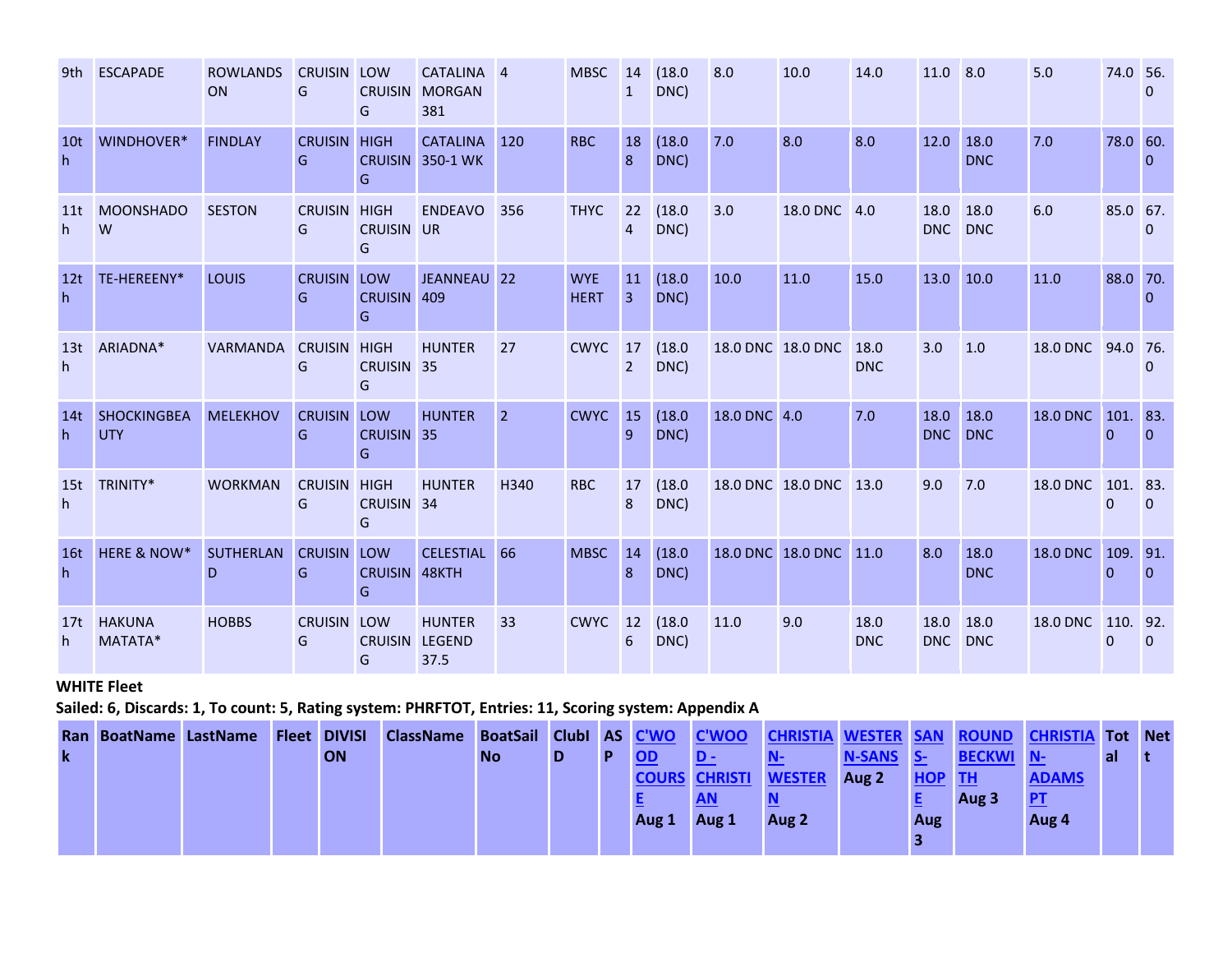|                      | 1st SGIAN<br><b>DUBH</b>              | <b>YOUNG</b>                  | WHI<br><b>TE</b> | LOW<br><b>WHITE</b>         | <b>NIAGARA</b><br>26 OB       | <b>CAN 14</b> | <b>CWY</b><br>C                     | <b>19</b><br>8       | (1.0)          | 1.0            | 1.0                | 1.0         | 1.0                | 1.0            | $6.0$ 5.0           |                     |
|----------------------|---------------------------------------|-------------------------------|------------------|-----------------------------|-------------------------------|---------------|-------------------------------------|----------------------|----------------|----------------|--------------------|-------------|--------------------|----------------|---------------------|---------------------|
| 2nd                  | <b>SUNDANC</b><br>E                   | <b>THURLEY</b>                | WHI<br>TE.       | <b>HIGH</b><br><b>WHITE</b> | <b>PEARSON</b><br> 28         | 230           | <b>MBSC</b>                         | 22<br>2 <sup>1</sup> | 2.0            | (12.0)<br>RET) | 6.0                | 2.0         | 2.0                | 2.0            | 26.<br>$\mathbf{0}$ | 14.<br>$\Omega$     |
| 3rd                  | <b>MISTRAL</b>                        | <b>VISSER</b>                 | WHI<br><b>TE</b> | <b>HIGH</b><br><b>WHITE</b> | MIRAGE 29                     | 134           | <b>BARR 20</b><br>IEYC <sub>5</sub> |                      | 3.0            | 3.0            | 2.0                | $(4.0)$ 4.0 |                    | 4.0            | 20.<br>$\mathbf{0}$ | 16.<br>$\mathbf 0$  |
| 4th                  | <b>EXPRESSIO</b><br>N                 | <b>PARKHURS</b><br>T.         | WHI<br>TE.       | LOW<br><b>WHITE</b>         | <b>GOMAN</b><br><b>EXP 30</b> | 32017         | <b>MBSC</b> 16                      | $\overline{2}$       | 4.0            | 2.0            | (5.0)              | 5.0         | 5.0                | 3.0            | 24.<br>$\theta$     | 19.<br>$\Omega$     |
| 5th                  | <b>KILTY</b>                          | <b>SCHLORFF</b>               | WHI<br><b>TE</b> | LOW<br><b>WHITE</b>         | <b>TARTAN 33</b>              | 159           | MBSC 18                             | $\overline{7}$       | 9.0            | (12.0)<br>DSQ) | 3.0                | 3.0         | 3.0                | 7.0            | 37.<br>$\mathbf{0}$ | 25.<br>$\mathbf{0}$ |
| 6th                  | <b>SHEER</b><br><b>CONNECTI</b><br>ON | <b>TWIGG</b>                  | WHI<br>TE.       | <b>HIGH</b><br><b>WHITE</b> | <b>C&amp;C 30</b>             | 64131         | <b>CWY</b><br>C                     | 20<br>$\mathbf{1}$   | 7.0            | 5.0            | 4.0                | (9.0) 6.0   |                    | 5.0            | 36.<br>$\Omega$     | 27.<br>$\Omega$     |
|                      | 7th CORSAIR<br>VI                     | <b>WINKS</b>                  | WHI<br><b>TE</b> | LOW<br><b>WHITE</b>         | C&C34/36+ 28<br><b>WK</b>     |               | MBSC 12                             | $\overline{7}$       | 6.0            | 4.0            | 7.0                | 8.0         | 7.0                | (12.0)<br>RET) | 44.<br>$\mathbf{0}$ | 32.<br>$\Omega$     |
| 8th                  | <b>FANTASY</b>                        | <b>LUCAS</b>                  | WHI<br>TE.       | <b>HIGH</b><br><b>WHITE</b> | C&C<br><b>CORVETTE</b>        | 10295         | MBSC <sub>20</sub>                  | $\overline{3}$       | (8.0)          | 7.0            | 8.0                | 6.0         | 8.0                | 6.0            | 43.<br>$\theta$     | 35.<br>$\Omega$     |
| 9th                  | <b>WINDANC</b><br>$E^*$               | <b>BOND</b>                   | WHI<br><b>TE</b> | <b>HIGH</b><br><b>WHITE</b> | <b>C&amp;C 30</b>             | 24152         | <b>CWY</b><br>$\mathsf{C}$          | 23<br>$\mathbf 0$    | 5.0            | (12.0)<br>DNC) | 12.0<br><b>DNC</b> | 7.0         | 12.0<br><b>DNC</b> | 12.0 DNC 60.   | $\overline{0}$      | 48.<br>$\mathbf{0}$ |
| 10 <sub>t</sub><br>h | <b>WINDMAG BURKE</b><br>IC            |                               | WHI<br>TE.       | <b>HIGH</b><br><b>WHITE</b> | <b>C&amp;C 30</b>             | 272           | <b>CWY</b><br>C.                    | 21<br>$\mathbf{1}$   | 10.0           | 6.0            | 10.0               | 10.0        | (12.0)<br>DNC)     | 12.0 DNC 60.   | $\overline{0}$      | 48.<br>$\Omega$     |
| 11t<br>h             | <b>Cirius</b>                         | <b>SANGIULIA</b><br><b>NO</b> | WHI<br><b>TE</b> | <b>HIGH</b><br><b>WHITE</b> | <b>C&amp;C30</b>              | 272a          | <b>CWY</b><br>$\mathsf{C}$          | 21<br>$\overline{3}$ | (12.0)<br>DNC) | 12.0 DNC 9.0   |                    | 11.0        | 12.0<br><b>DNC</b> | 12.0 DNC 68.   | $\overline{0}$      | 56.<br>$\mathbf 0$  |

## **FLYING Fleet**

**Sailed: 6, Discards: 1, To count: 5, Rating system: PHRFTOT, Entries: 8, Scoring system: Appendix A**

|             | Ran BoatNa | LastName | <b>Fleet</b> |   | <b>DIVISIO ClassNa</b> |           |   |   |       |                      | BoatSail ClubI AS C'WOO C'WOOD CHRISTIA | <b>WESTER SAN</b> |            |               | <b>ROUND CHRISTIA Tot</b> |     | <b>Net</b> |
|-------------|------------|----------|--------------|---|------------------------|-----------|---|---|-------|----------------------|-----------------------------------------|-------------------|------------|---------------|---------------------------|-----|------------|
| $\mathbf k$ | me         |          |              | N | me                     | <b>No</b> | D | D |       |                      |                                         | N-SANS S-         |            | <b>BECKWI</b> | V N-                      | al. |            |
|             |            |          |              |   |                        |           |   |   |       | <b>COURS CHRISTI</b> | <b>WESTER</b>                           | Aug 2             | <b>HOP</b> | <b>AITH</b>   | <b>ADAMS</b>              |     |            |
|             |            |          |              |   |                        |           |   |   |       | <b>AN</b>            |                                         |                   |            | Aug 3         | P                         |     |            |
|             |            |          |              |   |                        |           |   |   | Aug 1 | Aug 1                | Aug 2                                   |                   | <b>Aug</b> |               | Aug 4                     |     |            |
|             |            |          |              |   |                        |           |   |   |       |                      |                                         |                   |            |               |                           |     |            |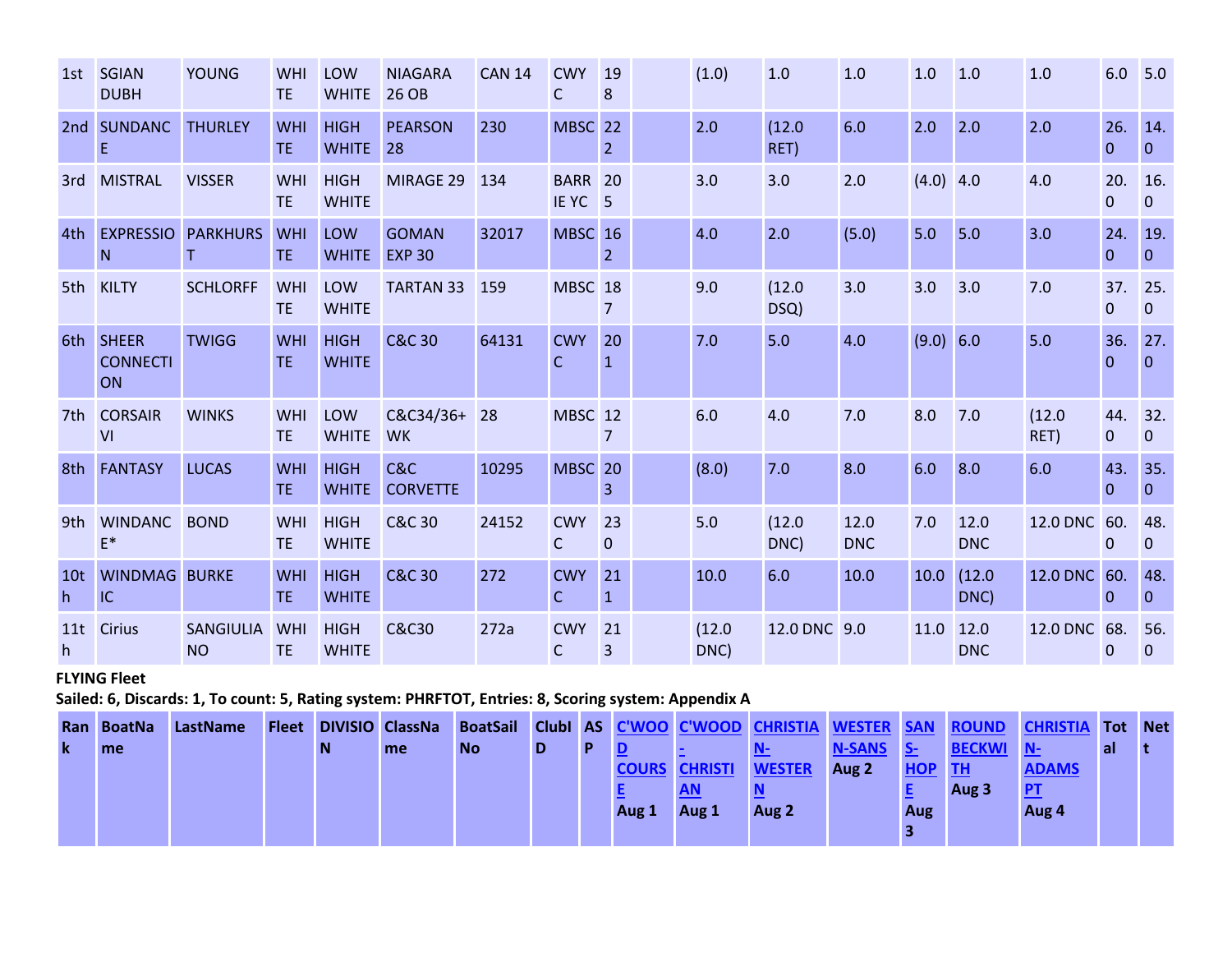| 1st | <b>SHANNO</b><br>N <sub>1</sub>          | <b>OWSTON R</b>             | <b>FLYIN</b><br>G | <b>HIGH</b><br><b>FLYING</b> | <b>C&amp;C 30</b><br>$>506$               | 428       | <b>RBC</b>                 | 18<br>2 | 1.0   | (7.0)       | 3.0   | 1.0       | 3.0     | 1.0   | 16.0 9.0   |          |
|-----|------------------------------------------|-----------------------------|-------------------|------------------------------|-------------------------------------------|-----------|----------------------------|---------|-------|-------------|-------|-----------|---------|-------|------------|----------|
| 2nd | <b>ODDS</b><br><b>AND</b><br><b>ENDS</b> | <b>WOOLNOU</b><br><b>GH</b> | <b>FLYIN</b><br>G | <b>HIGH</b><br><b>FLYING</b> | <b>ABBOTT</b><br>33 <sup>°</sup>          | 41        | <b>CWY</b><br>C            | 12      | 2.0   | 3.0         | 2.0   | 2.0       | 1.0     | (7.0) | $17.0$ 10. | 0        |
| 3rd | <b>D NUTS</b>                            | <b>ASSORTE CAMPBELL</b>     | <b>FLYIN</b><br>G | <b>HIGH</b><br><b>FLYING</b> | <b>C&amp;C 34</b>                         | 64135     | <b>MBS</b><br>$\mathsf{C}$ | 14<br>1 | 4.0   | $(9.0$ ret) | 5.0   | 6.0       | 2.0     | 2.0   | 28.0 19.   | $\Omega$ |
| 4th | <b>ARDA</b>                              | <b>WARMELIN</b><br>K.       | <b>FLYIN</b><br>G | <b>HIGH</b><br><b>FLYING</b> | <b>GOMAN</b><br><b>EXP 30</b>             | <b>16</b> | <b>RBC</b>                 | 15      | (6.0) | 5.0         | 1.0   | 3.0       | 6.0 SCP | 6.0   | 27.0 21.   | $\Omega$ |
| 5th | <b>CRAZY 8</b>                           | <b>WIMMER</b>               | <b>FLYIN</b><br>G | LOW<br><b>FLYING</b>         | BENETEA 130<br>U 37.5                     |           | <b>THYC</b> 81             |         | (7.0) | 1.0         | 6.0   | 5.0       | 5.0     | 4.0   | 28.0 21.   | 0        |
| 6th | <b>QAMOTI</b><br>$\Omega$                | <b>OWSTON E</b>             | <b>FLYIN</b><br>G | <b>HIGH</b><br><b>FLYING</b> | <b>GORMA</b><br>N<br><b>EXPRESS</b><br>35 | 54363     | <b>RBC</b>                 | 12      | 3.0   | 2.0         | (8.0) | 4.0       | 8.0     | 5.0   | $30.0$ 22. | $\Omega$ |
| 7th | <b>BUSH</b><br><b>WACKER</b>             | <b>REE</b>                  | <b>FLYIN</b><br>G | LOW<br><b>FLYING</b>         | SOVEREL 26<br>33-2 IB                     |           | <b>CWY</b><br>$\mathsf{C}$ | 88      | 5.0   | 4.0         | 4.0   | (8.0) 6.0 |         | 3.0   | 30.0 22.   | $\Omega$ |
| 8th | <b>ELUSIVE</b>                           | MATHESON FLYIN              | G                 | <b>LOW</b><br><b>FLYING</b>  | J 120 CF                                  | 50306     | <b>NON</b><br>E            | 50      | (8.0) | 6.0         | 7.0   | 7.0       | 7.0     | 8.0   | 43.0 35.   | 0        |

**C'WOOD COURSE - CRUISING Fleet - Aug 1 Start: Start 1, Finishes: Finish time, Time: 0905** 

### **Rank BoatName LastName Fleet DIVISION ClassName BoatSailNo ClubID ASP Place Points**

**C'WOOD - CHRISTIAN - CRUISING Fleet - Aug 1 Start: Start 1, Finishes: Finish time, Time: 1025** 

|   | <b>Rank BoatName</b> | LastName        | <b>Fleet</b>         | <b>DIVISION</b> | <b>ClassName</b>    | <b>BoatSailNo ClubID</b> |             |  | <b>ASP Start Finish</b>           | <b>Elapsed Corrected Points</b> |                   |
|---|----------------------|-----------------|----------------------|-----------------|---------------------|--------------------------|-------------|--|-----------------------------------|---------------------------------|-------------------|
|   | KNOT OHM             | <b>MAJZIK</b>   | <b>CRUISING HIGH</b> | <b>CRUISING</b> | <b>HUGHES 26</b>    | 347                      | RBC         |  | 279 1025 17:32:10 7:07:10 5:55:36 |                                 | $\vert 1.0 \vert$ |
| 2 | <b>SECOND QUEST</b>  | <b>HAYWORTH</b> | CRUISING LOW         | <b>CRUISING</b> | <b>BENETEAU 311</b> | 25640                    | <b>THYC</b> |  | 166 1025 16:42:07 6:17:07 6:16:27 |                                 | 2.0               |
| 3 | <b>MOONSHADOW</b>    | <b>SESTON</b>   | <b>CRUISING HIGH</b> | <b>CRUISING</b> | <b>ENDEAVOUR</b>    | 356                      | <b>THYC</b> |  | 224 1025 17:24:44 6:59:44 6:20:08 |                                 | 3.0               |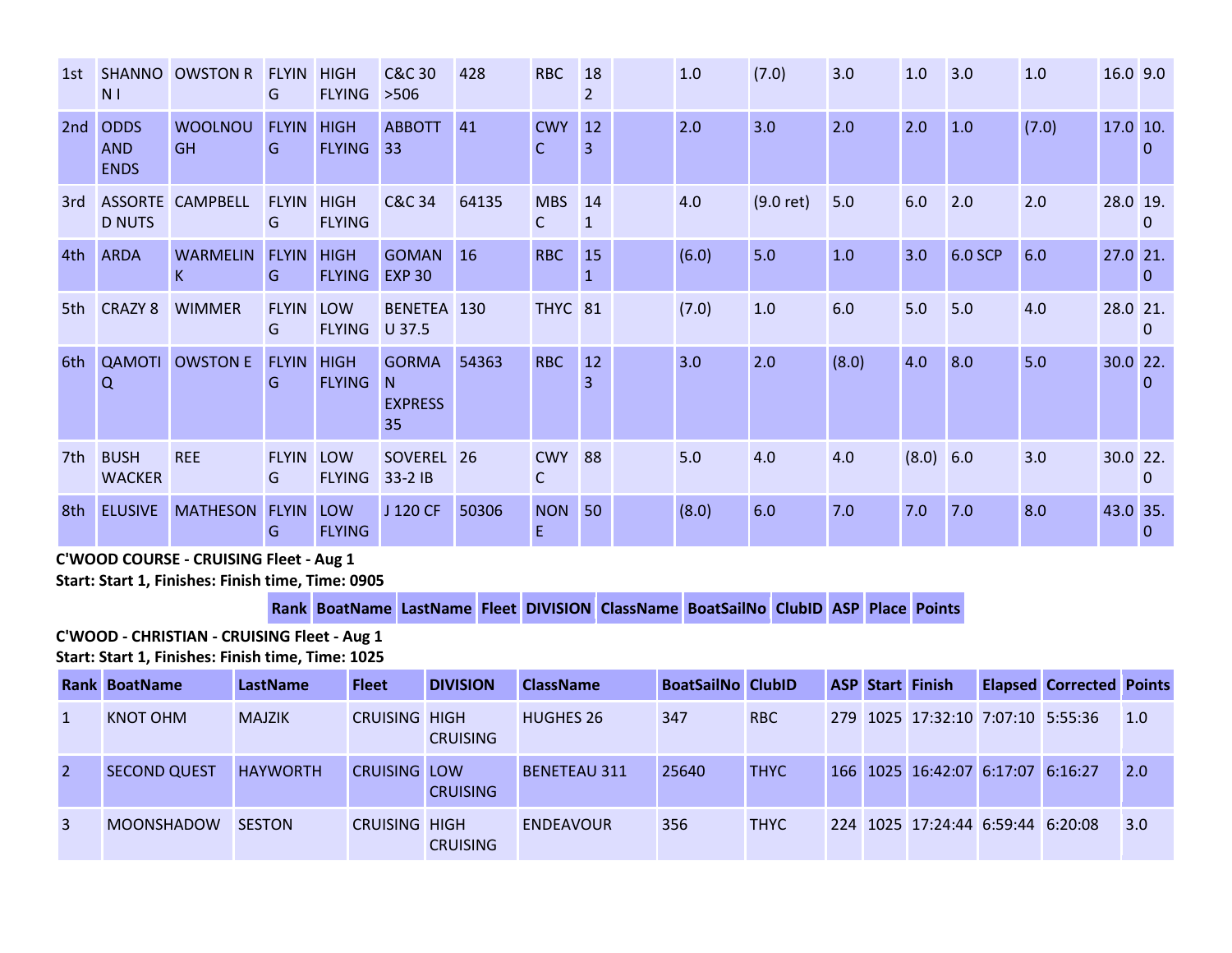| $\overline{4}$ | <b>NINTH WAVE</b>        | <b>COLE</b>         | <b>CRUISING</b>      | <b>HIGH</b><br><b>CRUISING</b> | <b>CATALINA 32</b>            | 696            | <b>MBSC</b>                 | 183        | 1025 | 17:04:56 6:39:56              | 6:27:37 | 4.0  |
|----------------|--------------------------|---------------------|----------------------|--------------------------------|-------------------------------|----------------|-----------------------------|------------|------|-------------------------------|---------|------|
| 5              | R Leg A Sea              | <b>LAW</b>          | <b>CRUISING LOW</b>  | <b>CRUISING</b>                | Jeanneau Sun<br>Odyssey 37.1  | 44             | <b>MBSC</b>                 | 144        |      | 1025 16:38:28 6:13:28 6:27:51 |         | 5.0  |
| 6              | <b>TOBERA II</b>         | <b>THOMPSON</b>     | <b>CRUISING HIGH</b> | <b>CRUISING</b>                | <b>WHITBY 42</b>              | 187            | <b>NONE</b>                 | 198        |      | 1025 17:30:15 7:05:15         | 6:41:50 | 6.0  |
| $\overline{7}$ | WINDHOVER*               | <b>FINDLAY</b>      | <b>CRUISING HIGH</b> | <b>CRUISING</b>                | CATALINA 350-1<br><b>WK</b>   | 120            | <b>RBC</b>                  | 188        |      | 1025 17:24:05 6:59:05         | 6:42:44 | 7.0  |
| $\mathbf{8}$   | <b>ESCAPADE</b>          | ROWLANDSON CRUISING |                      | LOW<br><b>CRUISING</b>         | <b>CATALINA</b><br>MORGAN 381 | $\overline{4}$ | <b>MBSC</b>                 | 141        | 1025 | 17:12:57 6:47:57              | 7:06:00 | 8.0  |
| 9              | SASSAFRASS*              | <b>SETTER</b>       | <b>CRUISING LOW</b>  | <b>CRUISING</b>                | <b>HUNTER LEGEND</b><br>40'   | 55             | <b>BEACON</b><br><b>BAY</b> | 136        |      | 1025 17:21:27 6:56:27         | 7:18:55 | 9.0  |
| <sup>10</sup>  | TE-HEREENY*              | <b>LOUIS</b>        | <b>CRUISING LOW</b>  | <b>CRUISING</b>                | <b>JEANNEAU 409</b>           | 22             | <b>WYE</b><br><b>HERT</b>   | 113        |      | 1025 17:37:29 7:12:29         | 7:56:12 | 10.0 |
| 11             | <b>HAKUNA</b><br>MATATA* | <b>HOBBS</b>        | <b>CRUISING LOW</b>  | <b>CRUISING</b>                | <b>HUNTER LEGEND</b><br>37.5  | 33             | <b>CWYC</b>                 | <b>126</b> |      | 1025 17:55:38 7:30:38 8:03:57 |         | 11.0 |

**CHRISTIAN-WESTERN - CRUISING Fleet - Aug 2 Start: Start 1, Finishes: Finish time, Time: 0905** 

|                | <b>Rank BoatName</b>  | <b>LastName</b> | <b>Fleet</b>         | <b>DIVISION</b> | <b>ClassName</b>             | <b>BoatSailNo ClubID</b> |             |     |      | <b>ASP Start Finish</b>           |                 | <b>Elapsed Corrected Points</b> |     |
|----------------|-----------------------|-----------------|----------------------|-----------------|------------------------------|--------------------------|-------------|-----|------|-----------------------------------|-----------------|---------------------------------|-----|
| $\mathbf{1}$   | <b>SECOND QUEST</b>   | <b>HAYWORTH</b> | <b>CRUISING LOW</b>  | <b>CRUISING</b> | <b>BENETEAU 311</b>          | 25640                    | <b>THYC</b> |     |      | 166 0905 12:16:58 3:11:58 3:11:38 |                 |                                 | 1.0 |
| $\overline{2}$ | R Leg A Sea           | <b>LAW</b>      | <b>CRUISING LOW</b>  | <b>CRUISING</b> | Jeanneau Sun<br>Odyssey 37.1 | 44                       | <b>MBSC</b> | 144 |      | 0905 12:21:03 3:16:03 3:23:36     |                 |                                 | 2.0 |
| $\overline{3}$ | KEEGO II*             | <b>CHALKLEY</b> | <b>CRUISING HIGH</b> | <b>CRUISING</b> | <b>HUNTER LEGEND</b><br>35'  | 687                      | <b>MBSC</b> | 172 |      | 0905 12:47:21 3:42:21 3:39:38     |                 |                                 | 3.0 |
| $\overline{4}$ | <b>SHOCKINGBEAUTY</b> | <b>MELEKHOV</b> | <b>CRUISING LOW</b>  | <b>CRUISING</b> | <b>HUNTER 35</b>             | $\overline{2}$           | <b>CWYC</b> | 159 | 0905 | 130528                            | 4:00:28 4:03:02 |                                 | 4.0 |
| 5              | <b>TOBERA II</b>      | <b>THOMPSON</b> | <b>CRUISING HIGH</b> | <b>CRUISING</b> | <b>WHITBY 42</b>             | 187                      | <b>NONE</b> | 198 |      | 0905 13:28:04 4:23:04 4:08:35     |                 |                                 | 5.0 |
| 6              | <b>NINTH WAVE</b>     | <b>COLE</b>     | <b>CRUISING HIGH</b> | <b>CRUISING</b> | <b>CATALINA 32</b>           | 696                      | <b>MBSC</b> | 183 |      | 0905 13:23:27 4:18:27 4:10:29     |                 |                                 | 6.0 |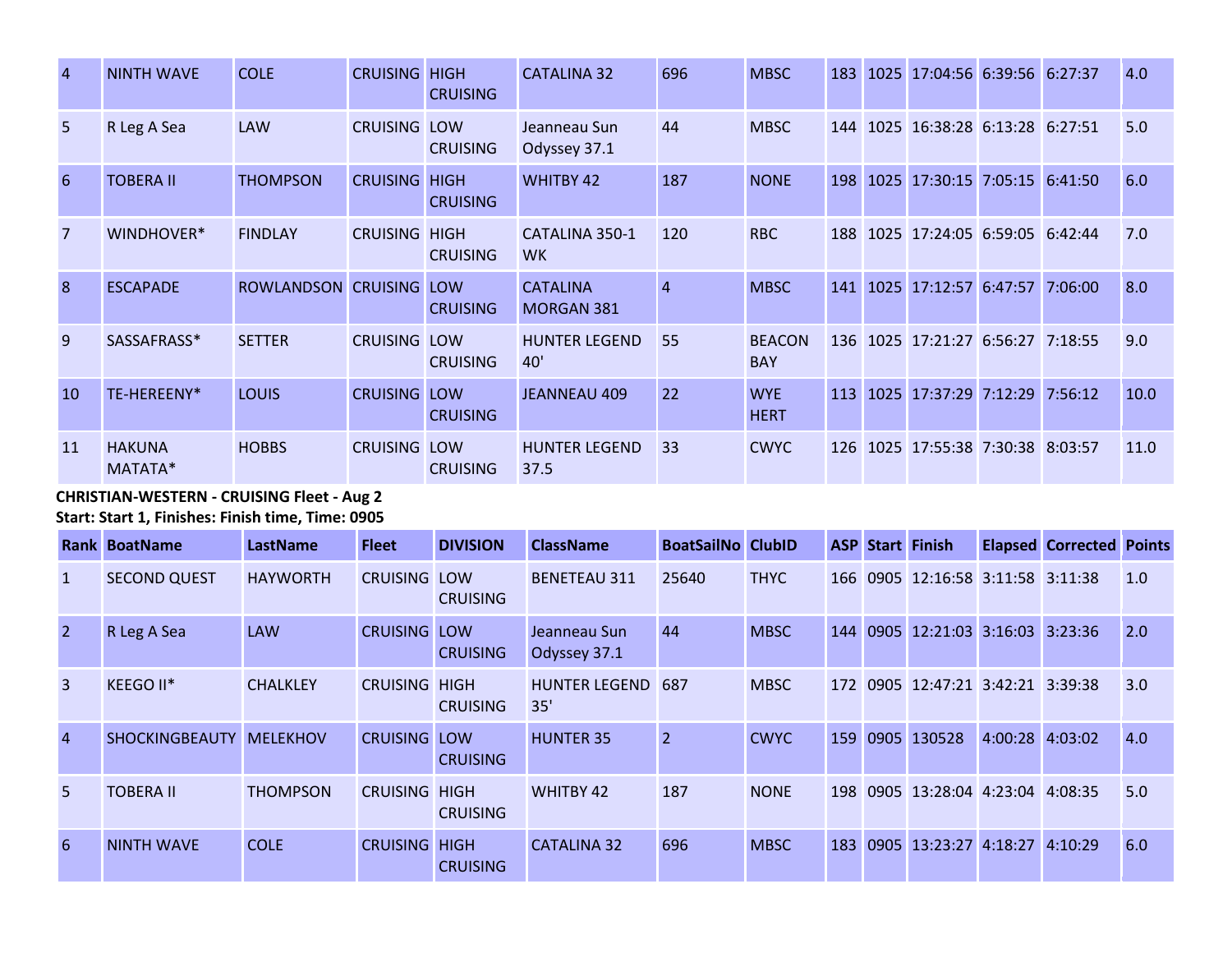| 7  | SASSAFRASS*              | <b>SETTER</b>           | <b>CRUISING LOW</b>  | <b>CRUISING</b> | <b>HUNTER LEGEND 55</b><br>40'  |                | <b>BEACON</b><br><b>BAY</b> |              | 136 0905 13:06:31 4:01:31 4:14:33 |  | 7.0  |
|----|--------------------------|-------------------------|----------------------|-----------------|---------------------------------|----------------|-----------------------------|--------------|-----------------------------------|--|------|
| 8  | WINDHOVER*               | <b>FINDLAY</b>          | <b>CRUISING HIGH</b> | <b>CRUISING</b> | CATALINA 350-1<br><b>WK</b>     | 120            | <b>RBC</b>                  | 188          | 0905 13:36:01 4:31:01 4:20:26     |  | 8.0  |
| 9  | <b>HAKUNA</b><br>MATATA* | <b>HOBBS</b>            | <b>CRUISING LOW</b>  | <b>CRUISING</b> | <b>HUNTER LEGEND 33</b><br>37.5 |                | <b>CWYC</b>                 | <u>126  </u> | 0905 13:08:43 4:03:43 4:21:44     |  | 9.0  |
| 10 | <b>FSCAPADE</b>          | ROWLANDSON CRUISING LOW |                      | <b>CRUISING</b> | <b>CATALINA</b><br>MORGAN 381   | $\overline{4}$ | <b>MBSC</b>                 | 141          | 0905 13:22:26 4:17:26 4:28:49     |  | 10.0 |
| 11 | TF-HFRFFNY*              | <b>LOUIS</b>            | <b>CRUISING LOW</b>  | <b>CRUISING</b> | JEANNEAU 409                    | 22             | <b>WYE</b><br><b>HERT</b>   | 113          | 0905 13:25:32 4:20:32 4:46:52     |  | 11.0 |

**WESTERN-SANS - CRUISING Fleet - Aug 2 Start: Start 1, Finishes: Finish time, Time: 1435** 

|                | <b>Rank BoatName</b>    | LastName        | <b>Fleet</b>         | <b>DIVISION</b> | <b>ClassName</b>                   | <b>BoatSailNo ClubID</b> |                             | <b>ASP</b> | <b>Start Finish</b>               |                 | <b>Elapsed Corrected Points</b> |     |
|----------------|-------------------------|-----------------|----------------------|-----------------|------------------------------------|--------------------------|-----------------------------|------------|-----------------------------------|-----------------|---------------------------------|-----|
| $\mathbf{1}$   | <b>SECOND QUEST</b>     | <b>HAYWORTH</b> | <b>CRUISING LOW</b>  | <b>CRUISING</b> | <b>BENETEAU 311</b>                | 25640                    | <b>THYC</b>                 | 166        | 1435 17:06:13 2:31:13 2:30:57     |                 |                                 | 1.0 |
| $\overline{2}$ | <b>UNPLUGGED</b>        | <b>JAY</b>      | <b>CRUISING HIGH</b> | <b>CRUISING</b> | <b>CS 27</b>                       | 1485                     | <b>MBSC</b>                 | 227        | 1435 17:30:00 2:55:00 2:37:44     |                 |                                 | 2.0 |
| $\overline{3}$ | KEEGO II*               | <b>CHALKLEY</b> | <b>CRUISING HIGH</b> | <b>CRUISING</b> | <b>HUNTER LEGEND</b><br>35'        | 687                      | <b>MBSC</b>                 |            | 172 1435 17:14:59 2:39:59 2:38:02 |                 |                                 | 3.0 |
| $\overline{4}$ | <b>MOONSHADOW</b>       | <b>SESTON</b>   | <b>CRUISING HIGH</b> | <b>CRUISING</b> | <b>ENDEAVOUR</b>                   | 356                      | <b>THYC</b>                 | 224        | 1435 17:36:54 3:01:54 2:44:44     |                 |                                 | 4.0 |
| 5              | R Leg A Sea             | <b>LAW</b>      | <b>CRUISING LOW</b>  | <b>CRUISING</b> | Jeanneau Sun<br>Odyssey 37.1       | 44                       | <b>MBSC</b>                 | 144        | 1435 17:14:53 2:39:53 2:46:02     |                 |                                 | 5.0 |
| 6              | <b>KNOT OHM</b>         | <b>MAJZIK</b>   | <b>CRUISING HIGH</b> | <b>CRUISING</b> | <b>HUGHES 26</b>                   | 347                      | <b>RBC</b>                  | 279        | 1435 17:58:43 3:23:43 2:49:35     |                 |                                 | 6.0 |
| $\overline{7}$ | SHOCKINGBEAUTY MELEKHOV |                 | <b>CRUISING LOW</b>  | <b>CRUISING</b> | <b>HUNTER 35</b>                   | $\overline{2}$           | <b>CWYC</b>                 | 159        | 1435 172649                       | 2:51:49 2:53:39 |                                 | 7.0 |
| 8              | WINDHOVER*              | <b>FINDLAY</b>  | <b>CRUISING HIGH</b> | <b>CRUISING</b> | <b>CATALINA 350-1</b><br><b>WK</b> | 120                      | <b>RBC</b>                  | 188        | 1435 17:40:14 3:05:14 2:58:00     |                 |                                 | 8.0 |
| 9              | SASSAFRASS*             | <b>SETTER</b>   | <b>CRUISING LOW</b>  | <b>CRUISING</b> | <b>HUNTER LEGEND</b><br>40'        | 55                       | <b>BEACON</b><br><b>BAY</b> |            | 136 1435 17:24:35 2:49:35 2:58:44 |                 |                                 | 9.0 |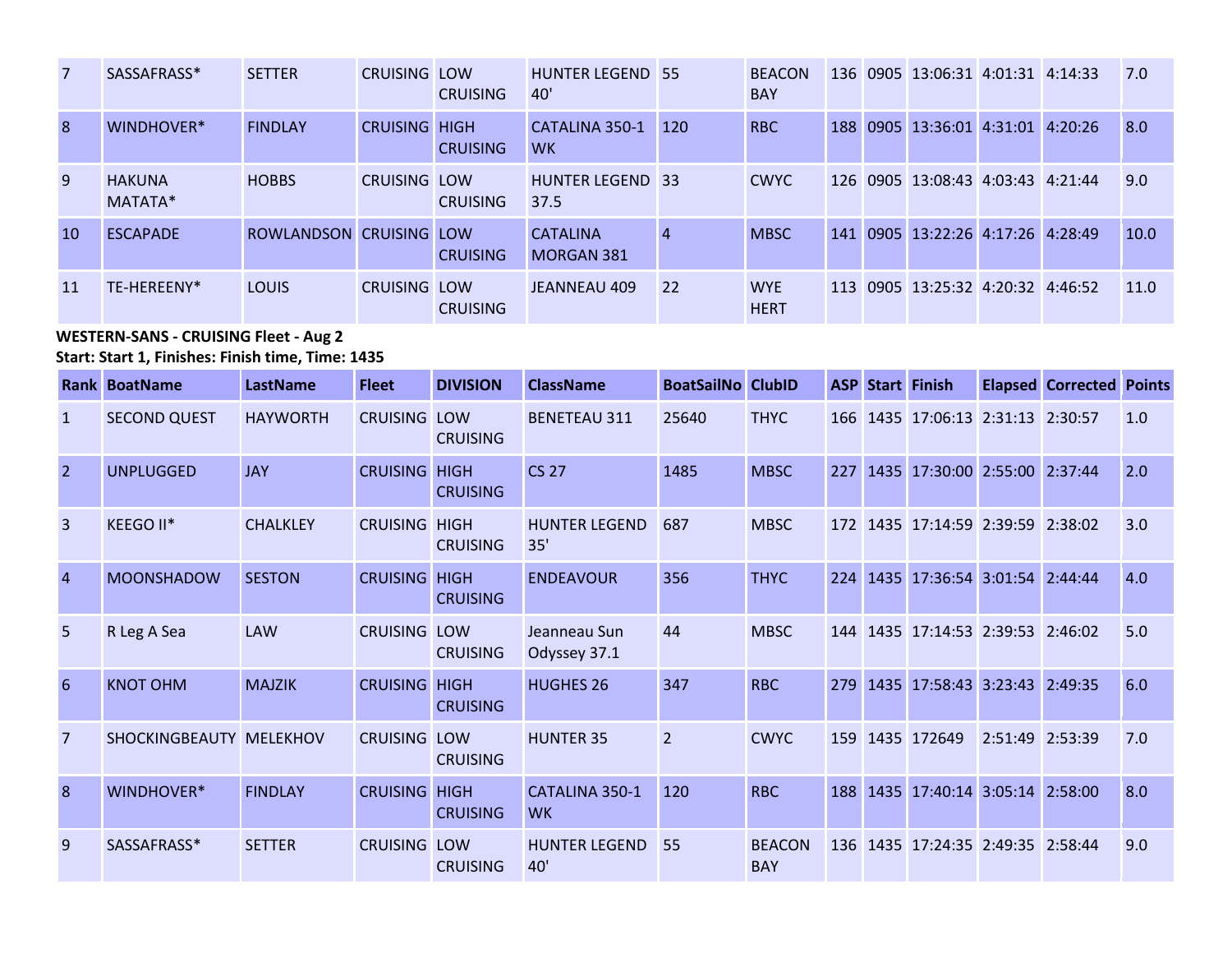| <sup>10</sup> | <b>TOBERA II</b>       | <b>THOMPSON</b>   | <b>CRUISING HIGH</b> | <b>CRUISING</b> | <b>WHITBY 42</b>                     | 187              | <b>NONE</b>               |     | 198 1435 17:51:26 3:16:26 3:05:37 |                     | 10.0 |
|---------------|------------------------|-------------------|----------------------|-----------------|--------------------------------------|------------------|---------------------------|-----|-----------------------------------|---------------------|------|
| <b>11</b>     | <b>HERE &amp; NOW*</b> | <b>SUTHERLAND</b> | <b>CRUISING LOW</b>  | <b>CRUISING</b> | <b>CELESTIAL 48KTH</b>               | 66               | <b>MBSC</b>               |     | 148 1435 17:38:46 3:03:46 3:09:27 |                     | 11.0 |
| <b>12</b>     | <b>NINTH WAVE</b>      | <b>COLE</b>       | <b>CRUISING HIGH</b> | <b>CRUISING</b> | <b>CATALINA 32</b>                   | 696              | <b>MBSC</b>               | 183 | 1435 17:59:48 3:24:48 3:18:30     |                     | 12.0 |
| 13            | TRINITY*               | <b>WORKMAN</b>    | <b>CRUISING HIGH</b> | <b>CRUISING</b> | <b>HUNTER 34</b>                     | H <sub>340</sub> | <b>RBC</b>                |     | 178 1435 17:59:59 3:24:59 3:20:23 |                     | 13.0 |
| 14            | <b>ESCAPADE</b>        | <b>ROWLANDSON</b> | <b>CRUISING LOW</b>  | <b>CRUISING</b> | <b>CATALINA</b><br><b>MORGAN 381</b> | $\overline{4}$   | <b>MBSC</b>               |     | 141 1435 175716                   | $3:22:16$ $3:31:13$ | 14.0 |
| 15            | TE-HEREENY*            | <b>LOUIS</b>      | <b>CRUISING LOW</b>  | <b>CRUISING</b> | JEANNEAU 409                         | 22               | <b>WYE</b><br><b>HERT</b> | 113 | 1435 17:56:47 3:21:47 3:42:11     |                     | 15.0 |

# **SANS-HOPE - CRUISING Fleet - Aug 3**

**Start: Start 1, Finishes: Finish time, Time: 0905** 

|                | <b>Rank BoatName</b>          | <b>LastName</b>   | <b>Fleet</b>    | <b>DIVISION</b>                | <b>ClassName</b>            | <b>BoatSailNo ClubID</b> |                             |     |      | <b>ASP Start Finish</b>           | <b>Elapsed Corrected Points</b> |     |
|----------------|-------------------------------|-------------------|-----------------|--------------------------------|-----------------------------|--------------------------|-----------------------------|-----|------|-----------------------------------|---------------------------------|-----|
| $\mathbf{1}$   | KEEGO II*                     | <b>CHALKLEY</b>   | <b>CRUISING</b> | <b>HIGH</b><br><b>CRUISING</b> | <b>HUNTER LEGEND</b><br>35' | 687                      | <b>MBSC</b>                 |     |      | 172 0905 11:35:10 2:30:10 2:28:20 |                                 | 1.0 |
| $\overline{2}$ | <b>SECOND</b><br><b>QUEST</b> | <b>HAYWORTH</b>   | <b>CRUISING</b> | LOW<br><b>CRUISING</b>         | <b>BENETEAU 311</b>         | 25640                    | <b>THYC</b>                 | 166 |      | 0905 11:37:15 2:32:15 2:31:59     |                                 | 2.0 |
| $\overline{3}$ | ARIADNA*                      | VARMANDA          | <b>CRUISING</b> | <b>HIGH</b><br><b>CRUISING</b> | <b>HUNTER 35</b>            | 27                       | <b>CWYC</b>                 |     |      | 172 0905 11:43:47 2:38:47 2:36:51 |                                 | 3.0 |
| $\overline{4}$ | SASSAFRASS*                   | <b>SETTER</b>     | <b>CRUISING</b> | LOW<br><b>CRUISING</b>         | <b>HUNTER LEGEND</b><br>40' | 55                       | <b>BEACON</b><br><b>BAY</b> |     |      | 136 0905 11:33:59 2:28:59 2:37:01 |                                 | 4.0 |
| 5              | <b>KNOT OHM</b>               | <b>MAJZIK</b>     | <b>CRUISING</b> | <b>HIGH</b><br><b>CRUISING</b> | <b>HUGHES 26</b>            | 347                      | <b>RBC</b>                  | 279 |      | 0905 12:17:59 3:12:59 2:40:39     |                                 | 5.0 |
| 6              | <b>UNPLUGGED</b>              | <b>JAY</b>        | <b>CRUISING</b> | <b>HIGH</b><br><b>CRUISING</b> | <b>CS 27</b>                | 1485                     | <b>MBSC</b>                 |     |      | 227 0905 12:04:51 2:59:51 2:42:06 |                                 | 6.0 |
| 7              | <b>TOBERA II</b>              | <b>THOMPSON</b>   | <b>CRUISING</b> | <b>HIGH</b><br><b>CRUISING</b> | <b>WHITBY 42</b>            | 187                      | <b>NONE</b>                 | 198 |      | 0905 11:58:11 2:53:11 2:43:39     |                                 | 7.0 |
| $\mathbf{8}$   | HERE & NOW*                   | <b>SUTHERLAND</b> | <b>CRUISING</b> | LOW<br><b>CRUISING</b>         | <b>CELESTIAL 48KTH</b>      | 66                       | <b>MBSC</b>                 | 148 | 0905 | 11:44:35 2:39:35 2:44:31          |                                 | 8.0 |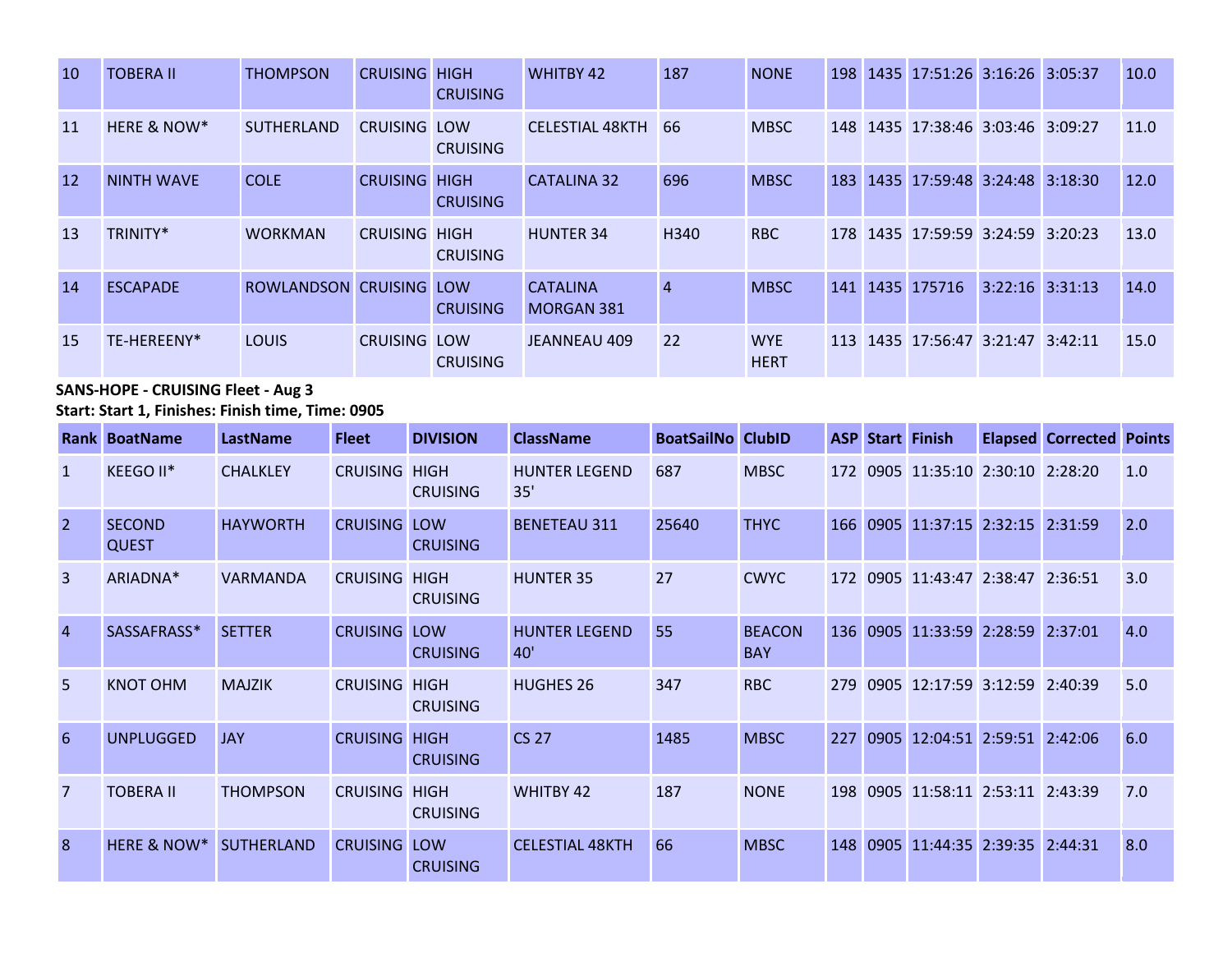| 9             | TRINITY*          | <b>WORKMAN</b>          | <b>CRUISING HIGH</b> | <b>CRUISING</b> | <b>HUNTER 34</b>                     | H340           | <b>RBC</b>      |  | 178 0905 11:55:16 2:50:16 2:46:27 |  | 9.0  |
|---------------|-------------------|-------------------------|----------------------|-----------------|--------------------------------------|----------------|-----------------|--|-----------------------------------|--|------|
| <sup>10</sup> | <b>NINTH WAVE</b> | <b>COLE</b>             | <b>CRUISING HIGH</b> | <b>CRUISING</b> | <b>CATALINA 32</b>                   | 696            | <b>MBSC</b>     |  | 183 0905 11:59:56 2:54:56 2:49:33 |  | 10.0 |
| 11            | <b>ESCAPADE</b>   | ROWLANDSON CRUISING LOW |                      | <b>CRUISING</b> | <b>CATALINA</b><br><b>MORGAN 381</b> | $\overline{4}$ | <b>MBSC</b>     |  | 141 0905 11:49:28 2:44:28 2:51:45 |  | 11.0 |
| 12            | WINDHOVER*        | <b>FINDLAY</b>          | <b>CRUISING HIGH</b> | <b>CRUISING</b> | CATALINA 350-1<br><b>WK</b>          | 120            | <b>RBC</b>      |  | 188 0905 12:11:33 3:06:33 2:59:16 |  | 12.0 |
| 13            | TF-HFRFFNY*       | <b>LOUIS</b>            | <b>CRUISING LOW</b>  | <b>CRUISING</b> | JEANNEAU 409                         | 22             | <b>WYF HFRT</b> |  | 113 0905 12:09:52 3:04:52 3:23:33 |  | 13.0 |

**ROUND BECKWITH - CRUISING Fleet - Aug 3 Start: Start 1, Finishes: Finish time, Time: 1405** 

|                | Rank BoatName                 | LastName            | <b>Fleet</b>    | <b>DIVISION</b>                | <b>ClassName</b>                | <b>BoatSailNo</b> | <b>ClubID</b> | <b>ASP</b> |      | <b>Start Finish</b>           | <b>Elapsed Corrected Points</b> |     |
|----------------|-------------------------------|---------------------|-----------------|--------------------------------|---------------------------------|-------------------|---------------|------------|------|-------------------------------|---------------------------------|-----|
| $\mathbf{1}$   | ARIADNA*                      | <b>VARMANDA</b>     | <b>CRUISING</b> | <b>HIGH</b><br><b>CRUISING</b> | <b>HUNTER 35</b>                | 27                | <b>CWYC</b>   | 172        |      | 1405 16:09:19 2:04:19 2:02:48 |                                 | 1.0 |
| $\overline{2}$ | <b>UNPLUGGED</b>              | <b>JAY</b>          | <b>CRUISING</b> | <b>HIGH</b><br><b>CRUISING</b> | <b>CS 27</b>                    | 1485              | <b>MBSC</b>   | 227        |      | 1405 16:21:36 2:16:36 2:03:07 |                                 | 2.0 |
| $\overline{3}$ | <b>KNOT OHM</b>               | <b>MAJZIK</b>       | <b>CRUISING</b> | <b>HIGH</b><br><b>CRUISING</b> | <b>HUGHES 26</b>                | 347               | <b>RBC</b>    | 279        | 1405 | 16:41:16 2:36:16 2:10:05      |                                 | 3.0 |
| $\overline{4}$ | KEEGO II*                     | <b>CHALKLEY</b>     | <b>CRUISING</b> | <b>HIGH</b><br><b>CRUISING</b> | <b>HUNTER LEGEND</b><br>35'     | 687               | <b>MBSC</b>   | 172        | 1405 | 16:16:55 2:11:55 2:10:18      |                                 | 4.0 |
| 5              | <b>SECOND</b><br><b>QUEST</b> | <b>HAYWORTH</b>     | <b>CRUISING</b> | LOW<br><b>CRUISING</b>         | <b>BENETEAU 311</b>             | 25640             | <b>THYC</b>   | 166        |      | 1405 16:16:05 2:11:05 2:10:51 |                                 | 5.0 |
| 6              | <b>NINTH WAVE</b>             | <b>COLE</b>         | <b>CRUISING</b> | <b>HIGH</b><br><b>CRUISING</b> | <b>CATALINA 32</b>              | 696               | <b>MBSC</b>   | 183        |      | 1405 16:21:36 2:16:36 2:12:24 |                                 | 6.0 |
| $\overline{7}$ | TRINITY*                      | <b>WORKMAN</b>      | <b>CRUISING</b> | <b>HIGH</b><br><b>CRUISING</b> | <b>HUNTER 34</b>                | H340              | <b>RBC</b>    | 178        |      | 1405 16:22:35 2:17:35 2:14:30 |                                 | 7.0 |
| 8 <sup>°</sup> | <b>ESCAPADE</b>               | ROWLANDSON CRUISING |                 | LOW<br><b>CRUISING</b>         | <b>CATALINA MORGAN 4</b><br>381 |                   | <b>MBSC</b>   | 141        | 1405 | 16:23:19 2:18:19 2:24:26      |                                 | 8.0 |
| 9              | <b>TOBERA II</b>              | <b>THOMPSON</b>     | <b>CRUISING</b> | <b>HIGH</b><br><b>CRUISING</b> | <b>WHITBY 42</b>                | 187               | <b>NONE</b>   | 198        |      | 1405 16:39:59 2:34:59 2:26:27 |                                 | 9.0 |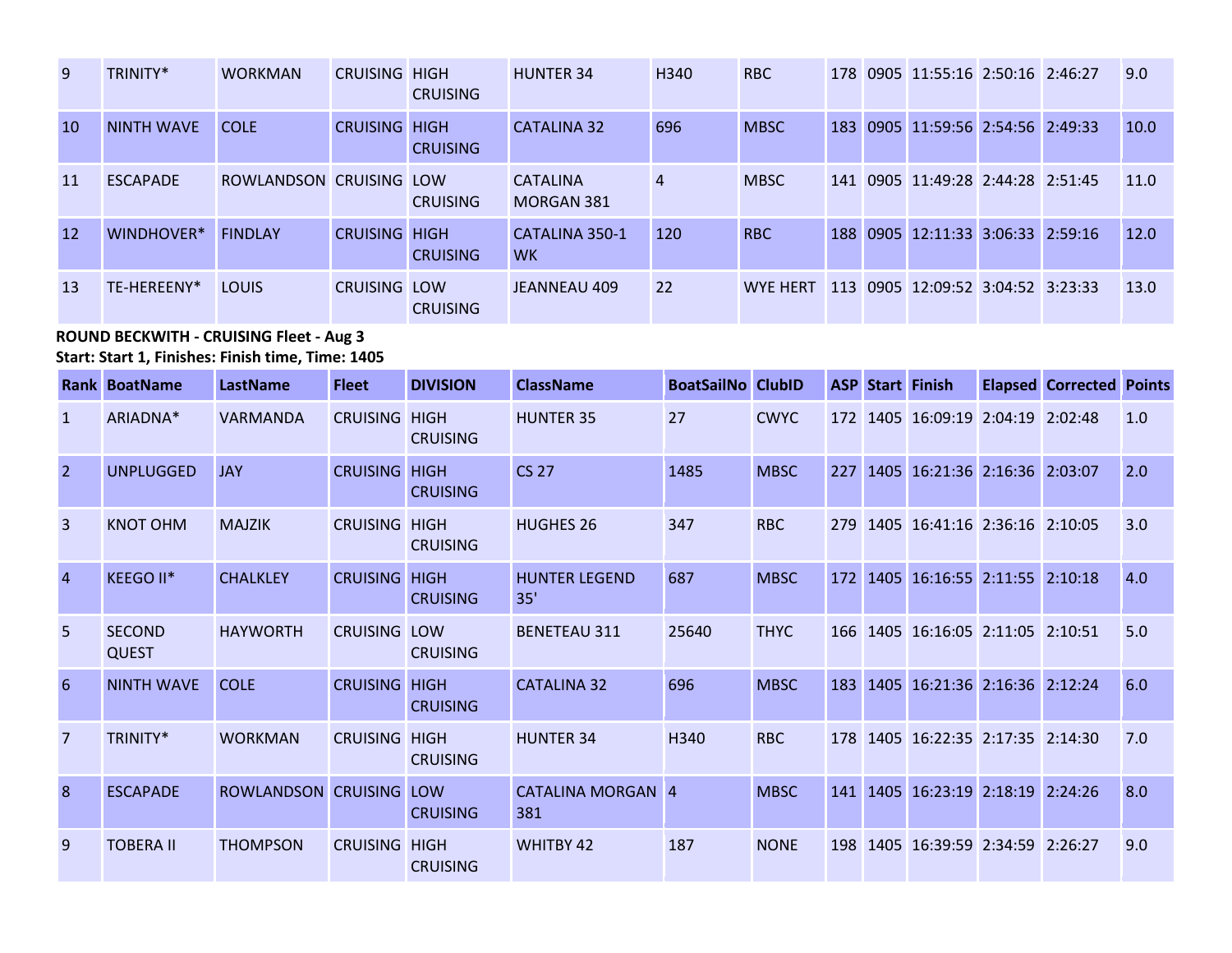| 10 | TE-HEREENY* | LOUIS          | <b>CRUISING LOW</b> | <b>CRUISING</b> | JEANNEAU 409 | ົາາ<br>ᅩ | <b>WYE</b><br><b>HERT</b> |  | 113 1405 16:28:40 2:23:40 2:38:11 |  | 10.0 |
|----|-------------|----------------|---------------------|-----------------|--------------|----------|---------------------------|--|-----------------------------------|--|------|
|    |             | $\blacksquare$ |                     |                 |              |          |                           |  |                                   |  |      |

**CHRISTIAN-ADAMS PT - CRUISING Fleet - Aug 4 Start: Start 1, Finishes: Finish time, Time: 0835** 

|                | <b>Rank BoatName</b> | LastName                | <b>Fleet</b>         | <b>DIVISION</b> | <b>ClassName</b>              | <b>BoatSailNo ClubID</b> |                                            |  | <b>ASP Start Finish</b>           | <b>Elapsed Corrected Points</b> |      |
|----------------|----------------------|-------------------------|----------------------|-----------------|-------------------------------|--------------------------|--------------------------------------------|--|-----------------------------------|---------------------------------|------|
| $\mathbf{1}$   | <b>KNOT OHM</b>      | <b>MAJZIK</b>           | <b>CRUISING HIGH</b> | <b>CRUISING</b> | <b>HUGHES 26</b>              | 347                      | <b>RBC</b>                                 |  | 279 0835 13:50:59 5:15:59 4:23:03 |                                 | 1.0  |
| $\overline{2}$ | <b>UNPLUGGED</b>     | <b>JAY</b>              | <b>CRUISING HIGH</b> | <b>CRUISING</b> | <b>CS 27</b>                  | 1485                     | <b>MBSC</b>                                |  | 227 0835 13:51:26 5:16:26 4:45:13 |                                 | 2.0  |
| $\overline{3}$ | KEEGO II*            | <b>CHALKLEY</b>         | <b>CRUISING HIGH</b> | <b>CRUISING</b> | <b>HUNTER LEGEND</b><br>35'   | 687                      | <b>MBSC</b>                                |  | 172 0835 13:30:32 4:55:32 4:51:56 |                                 | 3.0  |
| $\overline{4}$ | R Leg A Sea          | <b>LAW</b>              | <b>CRUISING LOW</b>  | <b>CRUISING</b> | Jeanneau Sun<br>Odyssey 37.1  | 44                       | <b>MBSC</b>                                |  | 144 0835 13:18:05 4:43:05 4:53:59 |                                 | 4.0  |
| 5              | <b>ESCAPADE</b>      | ROWLANDSON CRUISING LOW |                      | <b>CRUISING</b> | <b>CATALINA</b><br>MORGAN 381 | $\overline{4}$           | <b>MBSC</b>                                |  | 141 0835 13:27:09 4:52:09 5:05:05 |                                 | 5.0  |
| 6              | MOONSHADOW SESTON    |                         | <b>CRUISING HIGH</b> | <b>CRUISING</b> | <b>ENDEAVOUR</b>              | 356                      | <b>THYC</b>                                |  | 224 0835 14:12:07 5:37:07 5:05:19 |                                 | 6.0  |
| 7              | WINDHOVER*           | <b>FINDLAY</b>          | <b>CRUISING HIGH</b> | <b>CRUISING</b> | CATALINA 350-1<br><b>WK</b>   | 120                      | <b>RBC</b>                                 |  | 188 0835 13:56:25 5:21:25 5:08:52 |                                 | 7.0  |
| 8              | <b>NINTH WAVE</b>    | <b>COLE</b>             | <b>CRUISING HIGH</b> | <b>CRUISING</b> | <b>CATALINA 32</b>            | 696                      | <b>MBSC</b>                                |  | 183 0835 13:55:48 5:20:48 5:10:55 |                                 | 8.0  |
| 9              | SASSAFRASS*          | <b>SETTER</b>           | <b>CRUISING LOW</b>  | <b>CRUISING</b> | <b>HUNTER LEGEND</b><br>40'   | 55                       | <b>BEACON</b><br><b>BAY</b>                |  | 136 0835 13:43:40 5:08:40 5:25:19 |                                 | 9.0  |
| <b>10</b>      | <b>TOBERA II</b>     | <b>THOMPSON</b>         | <b>CRUISING HIGH</b> | <b>CRUISING</b> | <b>WHITBY 42</b>              | 187                      | <b>NONE</b>                                |  | 198 0835 14:25:00 5:50:00 5:30:44 |                                 | 10.0 |
| <b>11</b>      | TE-HEREENY*          | LOUIS                   | <b>CRUISING LOW</b>  | <b>CRUISING</b> | <b>JEANNEAU 409</b>           | 22                       | WYE HERT 113 0835 13:37:18 5:02:18 5:32:51 |  |                                   |                                 | 11.0 |

**C'WOOD COURSE - WHITE Fleet - Aug 1**

**Start: Start 2, Finishes: Finish time, Time: 0920** 

**Rank BoatName LastName Fleet DIVISION ClassName BoatSailNo ClubID ASP Place Points**

**C'WOOD - CHRISTIAN - WHITE Fleet - Aug 1 Start: Start 2, Finishes: Finish time, Time: 1120**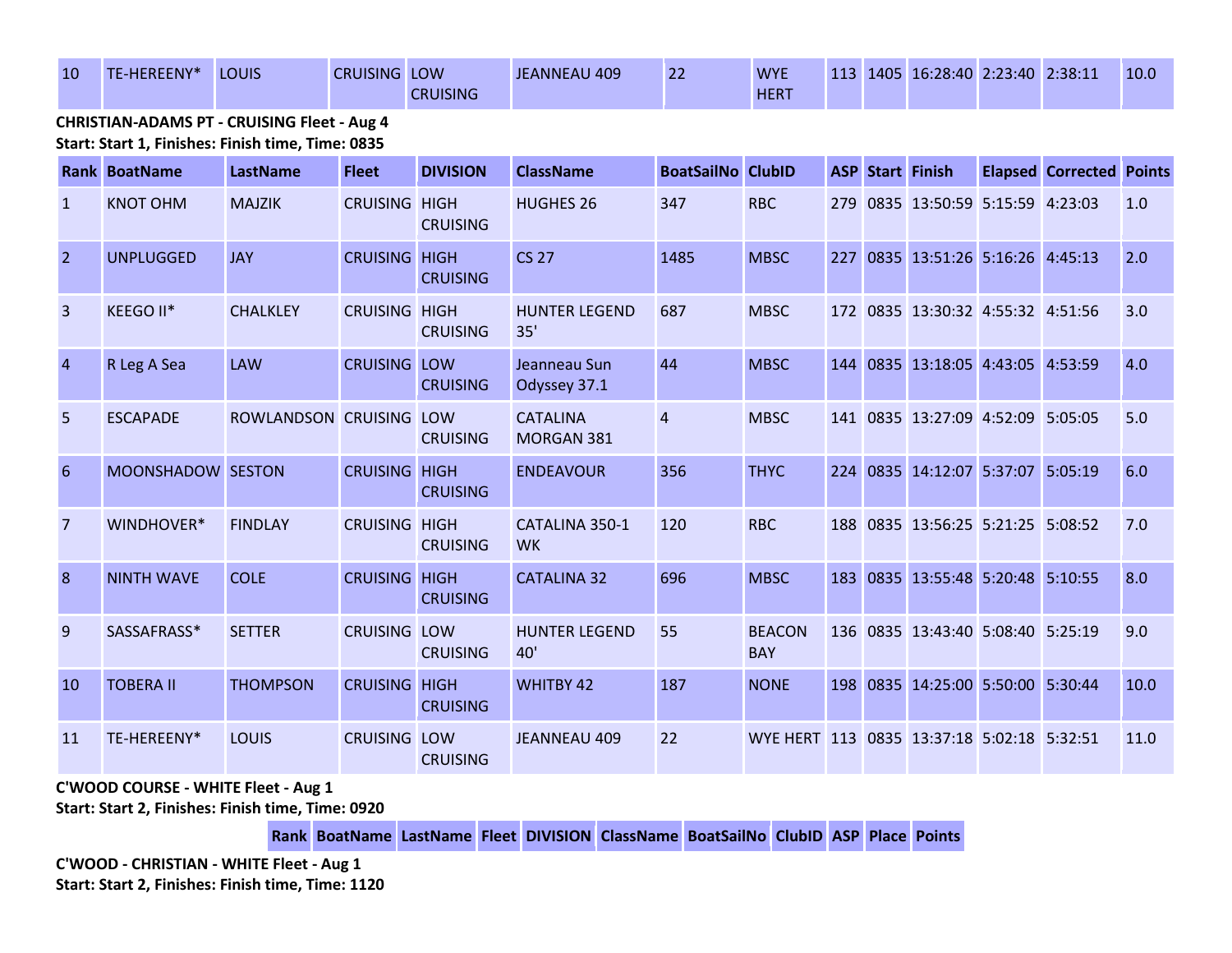|                | <b>Rank BoatName</b>   | <b>LastName</b>        | <b>Fleet</b> | <b>DIVISION</b>             | <b>ClassName</b>              | <b>BoatSailNo ClubID</b> |                                             |     | <b>ASP Start Finish</b>           | <b>Elapsed Corrected Points</b> |      |
|----------------|------------------------|------------------------|--------------|-----------------------------|-------------------------------|--------------------------|---------------------------------------------|-----|-----------------------------------|---------------------------------|------|
|                | <b>SGIAN DUBH</b>      | <b>YOUNG</b>           |              | WHITE LOW WHITE             | NIAGARA 26 OB CAN 14          |                          | <b>CWYC</b>                                 | 198 | 1120 16:28:14 5:08:14 4:51:16     |                                 | 1.0  |
|                | <b>SUNDANCE</b>        | <b>THURLEY</b>         |              | WHITE HIGH WHITE PEARSON 28 |                               | 230                      | <b>MBSC</b>                                 |     | 222 1120 16:52:26 5:32:26 5:02:02 |                                 | 2.0  |
| $\overline{3}$ | <b>MISTRAL</b>         | <b>VISSER</b>          |              | WHITE HIGH WHITE MIRAGE 29  |                               | 134                      | BARRIE YC 205 1120 16:45:50 5:25:50 5:04:20 |     |                                   |                                 | 3.0  |
| $\overline{4}$ | <b>EXPRESSION</b>      | <b>PARKHURST WHITE</b> |              | LOW WHITE                   | GOMAN EXP 30 32017            |                          | <b>MBSC</b>                                 |     | 162 1120 16:32:38 5:12:38 5:14:18 |                                 | 4.0  |
| 5.             | WINDANCE*              | <b>BOND</b>            |              | WHITE HIGH WHITE C&C 30     |                               | 24152                    | <b>CWYC</b>                                 |     | 230 1120 17:15:25 5:55:25 5:18:50 |                                 | 5.0  |
| 6              | <b>CORSAIR VI</b>      | <b>WINKS</b>           |              |                             | WHITE LOW WHITE C&C34/36+WK   | 28                       | <b>MBSC</b>                                 |     | 127 1120 16:23:49 5:03:49 5:25:40 |                                 | 6.0  |
|                | SHEER CONNECTION TWIGG |                        |              | WHITE HIGH WHITE C&C 30     |                               | 64131                    | <b>CWYC</b>                                 |     | 201 1120 17:07:28 5:47:28 5:26:42 |                                 | 7.0  |
| 8              | <b>FANTASY</b>         | <b>LUCAS</b>           |              |                             | WHITE HIGH WHITE C&C CORVETTE | 10295                    | <b>MBSC</b>                                 |     | 203 1120 17:23:26 6:03:26 5:40:35 |                                 | 8.0  |
| 9              | <b>KILTY</b>           | <b>SCHLORFF</b>        |              | WHITE LOW WHITE             | <b>TARTAN 33</b>              | 159                      | <b>MBSC</b>                                 | 187 | 1120 17:17:45 5:57:45 5:44:22     |                                 | 9.0  |
| 10             | <b>WINDMAGIC</b>       | <b>BURKE</b>           |              | WHITE HIGH WHITE C&C 30     |                               | 272                      | <b>CWYC</b>                                 |     | 211 1120 17:37:00 6:17:00 5:48:41 |                                 | 10.0 |

#### **CHRISTIAN-WESTERN - WHITE Fleet - Aug 2**

**Start: Start 3, Finishes: Finish time, Time: 0920** 

|                | Rank BoatName          | LastName         | <b>Fleet</b> | <b>DIVISION</b>            | <b>ClassName</b>                     | <b>BoatSailNo ClubID</b> |                                             |     | <b>ASP Start Finish</b>           | <b>Elapsed Corrected Points</b> |      |
|----------------|------------------------|------------------|--------------|----------------------------|--------------------------------------|--------------------------|---------------------------------------------|-----|-----------------------------------|---------------------------------|------|
|                | <b>SGIAN DUBH</b>      | <b>YOUNG</b>     |              |                            | WHITE LOW WHITE NIAGARA 26 OB CAN 14 |                          | <b>CWYC</b>                                 |     | 198 0920 12:26:41 3:06:41 2:56:24 |                                 | 1.0  |
|                | <b>EXPRESSION</b>      | <b>PARKHURST</b> |              |                            | WHITE LOW WHITE GOMAN EXP 30 32017   |                          | <b>MBSC</b>                                 |     | 162 0920 12:40:37 3:20:37 3:21:41 |                                 | 2.0  |
| 3              | <b>MISTRAL</b>         | <b>VISSER</b>    |              | WHITE HIGH WHITE MIRAGE 29 |                                      | 134                      | BARRIE YC 205 0920 13:17:19 3:57:19 3:41:40 |     |                                   |                                 | 3.0  |
| $\overline{4}$ | <b>CORSAIR VI</b>      | <b>WINKS</b>     |              |                            | WHITE LOW WHITE C&C34/36+WK 28       |                          | <b>MBSC</b>                                 |     | 127 0920 12:51:20 3:31:20 3:46:32 |                                 | 4.0  |
| 5.             | SHEER CONNECTION TWIGG |                  |              | WHITE HIGH WHITE C&C 30    |                                      | 64131                    | <b>CWYC</b>                                 |     | 201 0920 13:22:15 4:02:15 3:47:46 |                                 | 5.0  |
| 6              | <b>WINDMAGIC</b>       | <b>BURKE</b>     |              | WHITE HIGH WHITE C&C 30    |                                      | 272                      | <b>CWYC</b>                                 |     | 211 0920 13:50:00 4:30:00 4:09:43 |                                 | 6.0  |
|                | <b>FANTASY</b>         | <b>LUCAS</b>     |              |                            | WHITE HIGH WHITE C&C CORVETTE        | 10295                    | <b>MBSC</b>                                 | 203 | 0920 13:52:00 4:32:00 4:14:54     |                                 | 7.0  |
| 8              | <b>SUNDANCE</b>        | <b>THURLEY</b>   |              |                            | <b>WHITE HIGH WHITE PEARSON 28</b>   | 230                      | <b>MBSC</b>                                 |     | 222 0920 13:06:31 RET             |                                 | 12.0 |
| 8              | <b>KILTY</b>           | <b>SCHLORFF</b>  |              | WHITE LOW WHITE TARTAN 33  |                                      | 159                      | <b>MBSC</b>                                 |     | 187 0920 12:49:08 DSQ             |                                 | 12.0 |

#### **WESTERN-SANS - WHITE Fleet - Aug 2**

**Start: Start 3, Finishes: Finish time, Time: 1445** 

| <b>Rank BoatName</b> | LastName     | <b>Fleet</b> | <b>DIVISION</b> | <b>ClassName</b>                     | <b>BoatSailNo ClubID</b> |             |  | <b>ASP Start Finish</b>           | <b>Elapsed Corrected Points</b> |  |
|----------------------|--------------|--------------|-----------------|--------------------------------------|--------------------------|-------------|--|-----------------------------------|---------------------------------|--|
| <b>SGIAN DUBH</b>    | <b>YOUNG</b> |              |                 | WHITE LOW WHITE NIAGARA 26 OB CAN 14 |                          | <b>CWYC</b> |  | 198 1445 17:13:08 2:28:08 2:19:59 |                                 |  |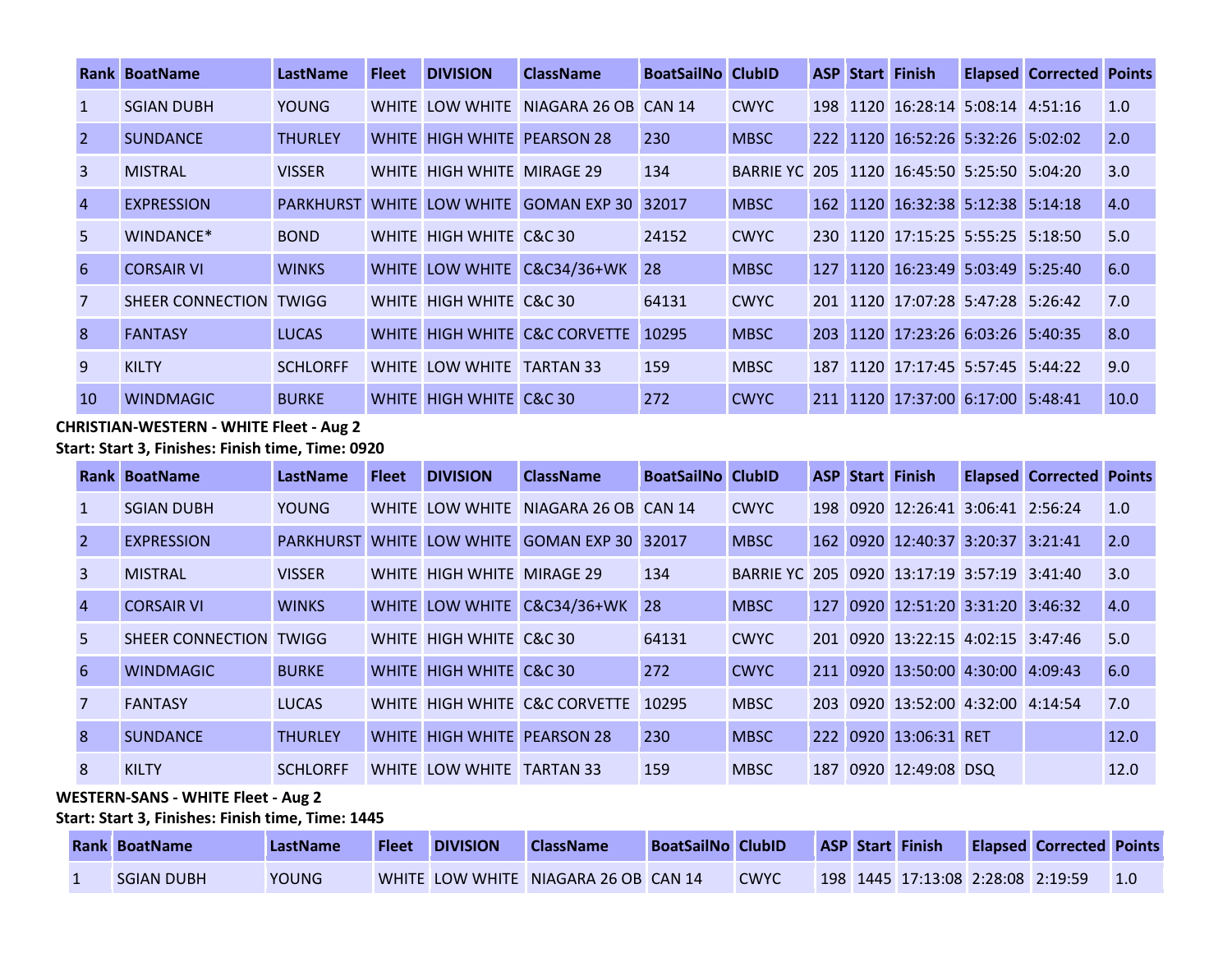| <sup>2</sup>   | <b>MISTRAL</b>         | <b>VISSER</b>                      | WHITE HIGH WHITE MIRAGE 29  |                               | 134   | BARRIE YC 205 1445 17:30:55 2:45:55 2:34:58 |  |                                   |  | 2.0  |
|----------------|------------------------|------------------------------------|-----------------------------|-------------------------------|-------|---------------------------------------------|--|-----------------------------------|--|------|
| 3              | <b>KILTY</b>           | <b>SCHLORFF</b>                    | WHITE LOW WHITE TARTAN 33   |                               | 159   | <b>MBSC</b>                                 |  | 187 1445 17:27:05 2:42:05 2:36:01 |  | 3.0  |
| $\overline{4}$ | SHEER CONNECTION TWIGG |                                    | WHITE HIGH WHITE C&C 30     |                               | 64131 | <b>CWYC</b>                                 |  | 201 1445 17:33:07 2:48:07 2:38:04 |  | 4.0  |
| 5              | <b>EXPRESSION</b>      | <b>PARKHURST</b>                   |                             | WHITE LOW WHITE GOMAN EXP 30  | 32017 | <b>MBSC</b>                                 |  | 162 1445 17:26:08 2:41:08 2:41:59 |  | 5.0  |
| 6              | <b>SUNDANCE</b>        | <b>THURLEY</b>                     | WHITE HIGH WHITE PEARSON 28 |                               | 230   | <b>MBSC</b>                                 |  | 222 1445 17:46:01 3:01:01 2:44:28 |  | 6.0  |
| $\overline{7}$ | <b>CORSAIR VI</b>      | <b>WINKS</b>                       |                             | WHITE LOW WHITE C&C34/36+WK   | 28    | <b>MBSC</b>                                 |  | 127 1445 17:21:56 2:36:56 2:48:13 |  | 7.0  |
| 8              | <b>FANTASY</b>         | <b>LUCAS</b>                       |                             | WHITE HIGH WHITE C&C CORVETTE | 10295 | <b>MBSC</b>                                 |  | 203 1445 17:45:58 3:00:58 2:49:35 |  | 8.0  |
| 9              | <b>Cirius</b>          | SANGIULIANO WHITE HIGH WHITE C&C30 |                             |                               | 272a  | <b>CWYC</b>                                 |  | 213 1445 17:50:25 3:05:25 2:50:56 |  | 9.0  |
| <sup>10</sup>  | <b>WINDMAGIC</b>       | <b>BURKE</b>                       | WHITE HIGH WHITE C&C 30     |                               | 272   | <b>CWYC</b>                                 |  | 211 1445 17:52:07 3:07:07 2:53:04 |  | 10.0 |

# **SANS-HOPE - WHITE Fleet - Aug 3**

#### **Start: Start 3, Finishes: Finish time, Time: 0920**

|                | <b>Rank BoatName</b>   | LastName                           | <b>Fleet</b> | <b>DIVISION</b>             | <b>ClassName</b>                     | <b>BoatSailNo ClubID</b> |                                             | <b>ASP</b> | <b>Start Finish</b>               | <b>Elapsed Corrected Points</b> |      |
|----------------|------------------------|------------------------------------|--------------|-----------------------------|--------------------------------------|--------------------------|---------------------------------------------|------------|-----------------------------------|---------------------------------|------|
|                | <b>SGIAN DUBH</b>      | <b>YOUNG</b>                       |              |                             | WHITE LOW WHITE NIAGARA 26 OB CAN 14 |                          | <b>CWYC</b>                                 |            | 198 0920 11:53:08 2:33:08 2:24:42 |                                 | 1.0  |
| $\overline{2}$ | <b>SUNDANCE</b>        | <b>THURLEY</b>                     |              | WHITE HIGH WHITE PEARSON 28 |                                      | 230                      | <b>MBSC</b>                                 |            | 222 0920 12:04:53 2:44:53 2:29:48 |                                 | 2.0  |
| 3              | <b>KILTY</b>           | <b>SCHLORFF</b>                    |              | WHITE LOW WHITE TARTAN 33   |                                      | 159                      | <b>MBSC</b>                                 |            | 187 0920 11:56:32 2:36:32 2:30:41 |                                 | 3.0  |
| $\overline{4}$ | <b>MISTRAL</b>         | <b>VISSER</b>                      |              | WHITE HIGH WHITE MIRAGE 29  |                                      | 134                      | BARRIE YC 205 0920 12:03:29 2:43:29 2:32:42 |            |                                   |                                 | 4.0  |
| .5.            | <b>EXPRESSION</b>      | <b>PARKHURST</b>                   |              | WHITE LOW WHITE             | GOMAN EXP 30                         | 32017                    | <b>MBSC</b>                                 |            | 162 0920 11:54:25 2:34:25 2:35:14 |                                 | 5.0  |
| 6              | <b>FANTASY</b>         | <b>LUCAS</b>                       | <b>WHITE</b> |                             | HIGH WHITE C&C CORVETTE              | 10295                    | <b>MBSC</b>                                 |            | 203 0920 12:08:22 2:48:22 2:37:47 |                                 | 6.0  |
| $\overline{7}$ | WINDANCE*              | <b>BOND</b>                        |              | WHITE HIGH WHITE C&C 30     |                                      | 24152                    | <b>CWYC</b>                                 | <b>230</b> | 0920 12:16:21 2:56:21 2:38:12     |                                 | 7.0  |
| 8              | <b>CORSAIR VI</b>      | <b>WINKS</b>                       |              |                             | WHITE LOW WHITE C&C34/36+WK          | 28                       | <b>MBSC</b>                                 |            | 127 0920 11:50:25 2:30:25 2:41:14 |                                 | 8.0  |
| 9              | SHEER CONNECTION TWIGG |                                    |              | WHITE HIGH WHITE C&C 30     |                                      | 64131                    | <b>CWYC</b>                                 |            | 201 0920 12:16:39 2:56:39 2:46:06 |                                 | 9.0  |
| 10             | <b>WINDMAGIC</b>       | <b>BURKE</b>                       |              | WHITE HIGH WHITE C&C 30     |                                      | 272                      | <b>CWYC</b>                                 |            | 211 0920 12:20:13 3:00:13         | 2:46:41                         | 10.0 |
| 11             | <b>Cirius</b>          | SANGIULIANO WHITE HIGH WHITE C&C30 |              |                             |                                      | 272a                     | <b>CWYC</b>                                 |            | 213 0920 12:43:50 3:23:50 3:07:55 |                                 | 11.0 |

### **ROUND BECKWITH - WHITE Fleet - Aug 3**

### **Start: Start 3, Finishes: Finish time, Time: 1420**

| <b>Rank BoatName</b> | LastName | <b>Fleet</b> | <b>DIVISION</b> | <b>ClassName</b>                     | <b>BoatSailNo ClubID</b> |             |  | <b>ASP Start Finish</b>           | <b>Elapsed Corrected Points</b> |  |
|----------------------|----------|--------------|-----------------|--------------------------------------|--------------------------|-------------|--|-----------------------------------|---------------------------------|--|
| <b>SGIAN DUBH</b>    | YOUNG    |              |                 | WHITE LOW WHITE NIAGARA 26 OB CAN 14 |                          | <b>CWYC</b> |  | 198 1420 16:22:07 2:02:07 1:55:24 |                                 |  |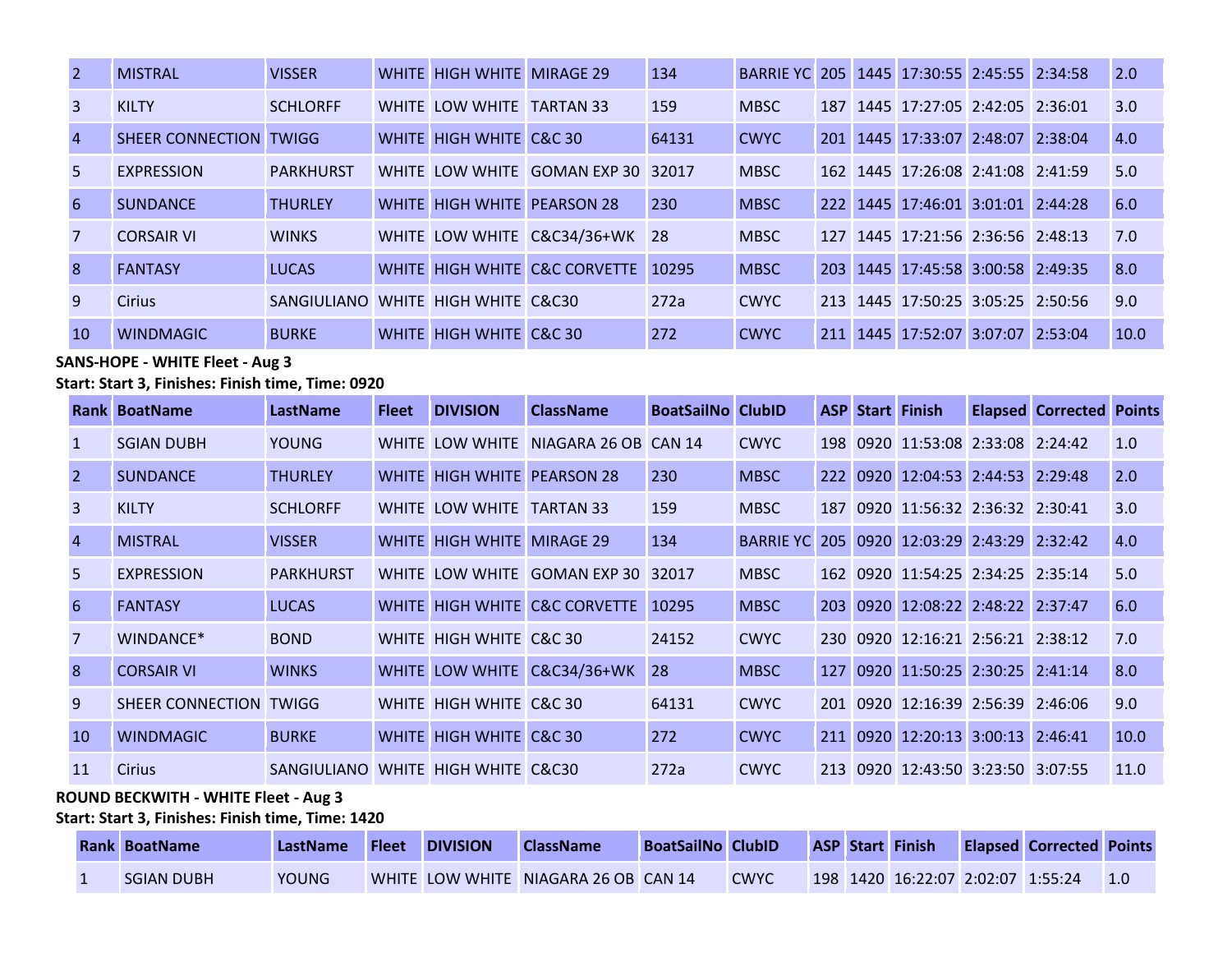|                | <b>SUNDANCE</b>         | <b>THURLEY</b>  |                            | WHITE HIGH WHITE PEARSON 28                  | 230   | <b>MBSC</b>                                 |                  | 222 1420 16:32:13 2:12:13 2:00:08 |  | 2.0 |
|----------------|-------------------------|-----------------|----------------------------|----------------------------------------------|-------|---------------------------------------------|------------------|-----------------------------------|--|-----|
|                | <b>KILTY</b>            | <b>SCHLORFF</b> | WHITE LOW WHITE TARTAN 33  |                                              | 159   | <b>MBSC</b>                                 |                  | 187 1420 16:26:36 2:06:36 2:01:52 |  | 3.0 |
| $\overline{A}$ | <b>MISTRAL</b>          | <b>VISSER</b>   | WHITE HIGH WHITE MIRAGE 29 |                                              | 134   | BARRIE YC 205 1420 16:31:39 2:11:39 2:02:58 |                  |                                   |  | 4.0 |
| .5.            | <b>EXPRESSION</b>       |                 |                            | PARKHURST WHITE LOW WHITE GOMAN EXP 30 32017 |       | <b>MBSC</b>                                 |                  | 162 1420 16:22:57 2:02:57 2:03:36 |  | 5.0 |
| 6              | <b>SHEER CONNECTION</b> | <b>TWIGG</b>    | WHITE HIGH WHITE C&C 30    |                                              | 64131 | <b>CWYC</b>                                 |                  | 201 1420 16:37:31 2:17:31 2:09:18 |  | 6.0 |
|                | <b>CORSAIR VI</b>       | <b>WINKS</b>    |                            | WHITE LOW WHITE C&C34/36+WK 28               |       | <b>MBSC</b>                                 |                  | 127 1420 16:25:06 2:05:06 2:14:06 |  | 7.0 |
| 8              | <b>FANTASY</b>          | <b>LUCAS</b>    |                            | WHITE HIGH WHITE C&C CORVETTE                | 10295 | <b>MBSC</b>                                 | 203 <sup>1</sup> | 1420 16:44:22 2:24:22 2:15:17     |  | 8.0 |

**CHRISTIAN-ADAMS PT - WHITE Fleet - Aug 4**

**Start: Start 3, Finishes: Finish time, Time: 0850** 

|                | <b>Rank BoatName</b>   | LastName        | <b>Fleet</b> | <b>DIVISION</b>                    | <b>ClassName</b>                             | <b>BoatSailNo ClubID</b> |               |     | <b>ASP Start Finish</b>           | <b>Elapsed Corrected Points</b> |      |
|----------------|------------------------|-----------------|--------------|------------------------------------|----------------------------------------------|--------------------------|---------------|-----|-----------------------------------|---------------------------------|------|
| $\mathbf{1}$   | <b>SGIAN DUBH</b>      | <b>YOUNG</b>    |              |                                    | WHITE LOW WHITE NIAGARA 26 OB CAN 14         |                          | <b>CWYC</b>   | 198 | 0850 13:11:28 4:21:28 4:07:04     |                                 | 1.0  |
| 2              | <b>SUNDANCE</b>        | <b>THURLEY</b>  |              | <b>WHITE HIGH WHITE PEARSON 28</b> |                                              | 230                      | <b>MBSC</b>   | 222 | 0850 13:32:13 4:42:13 4:16:25     |                                 | 2.0  |
| 3              | <b>EXPRESSION</b>      |                 |              |                                    | PARKHURST WHITE LOW WHITE GOMAN EXP 30 32017 |                          | <b>MBSC</b>   |     | 162 0850 13:14:39 4:24:39 4:26:04 |                                 | 3.0  |
| $\overline{4}$ | <b>MISTRAL</b>         | <b>VISSER</b>   |              | WHITE HIGH WHITE MIRAGE 29         |                                              | 134                      | BARRIF YC 205 |     | 0850 13:36:55 4:46:55 4:28:00     |                                 | 4.0  |
| .5.            | SHEER CONNECTION TWIGG |                 |              | WHITE HIGH WHITE C&C 30            |                                              | 64131                    | <b>CWYC</b>   |     | 201 0850 13:45:39 4:55:39 4:37:59 |                                 | 5.0  |
| 6              | <b>FANTASY</b>         | <b>LUCAS</b>    |              |                                    | WHITE HIGH WHITE C&C CORVETTE                | 10295                    | <b>MBSC</b>   | 203 | 0850 13:47:02 4:57:02 4:38:22     |                                 | 6.0  |
|                | <b>KILTY</b>           | <b>SCHLORFF</b> |              | WHITE LOW WHITE TARTAN 33          |                                              | 159                      | <b>MBSC</b>   | 187 | 0850 13:42:13 4:52:13 4:41:17     |                                 | 7.0  |
| 8              | <b>CORSAIR VI</b>      | <b>WINKS</b>    |              | <b>WHITE LOW WHITE</b>             | C&C34/36+WK                                  | <b>28</b>                | <b>MBSC</b>   | 127 | 0850 13:44:19 RET                 |                                 | 12.0 |

#### **C'WOOD COURSE - FLYING Fleet - Aug 1**

**Start: Start 3, Finishes: Finish time, Time: 0926** 

**Rank BoatName LastName Fleet DIVISION ClassName BoatSailNo ClubID ASP Place Points**

**C'WOOD - CHRISTIAN - FLYING Fleet - Aug 1 Start: Start 3, Finishes: Finish time, Time: 1126** 

|  | <b>Rank BoatName</b>                                        | LastName        | <b>Fleet</b> | <b>DIVISION</b> | <b>ClassName</b>                           | BoatSailNo ClubID ASP Start Finish |            |  |                                        | <b>Elapsed Corrected Points</b> |                   |
|--|-------------------------------------------------------------|-----------------|--------------|-----------------|--------------------------------------------|------------------------------------|------------|--|----------------------------------------|---------------------------------|-------------------|
|  | <b>SHANNON I</b>                                            | <b>OWSTON R</b> |              |                 | FLYING HIGH FLYING C&C 30 > 506            | 428                                | <b>RBC</b> |  | 182 1126 16:29:40 5:03:40 4:54:49      |                                 | $\vert 1.0 \vert$ |
|  | <b>ODDS AND ENDS WOOLNOUGH FLYING HIGH FLYING ABBOTT 33</b> |                 |              |                 |                                            | 41                                 |            |  | CWYC 123 1126 16:07:30 4:41:30 5:04:03 |                                 | $\overline{2.0}$  |
|  | QAMOTIQ                                                     | <b>OWSTON E</b> |              |                 | FLYING HIGH FLYING GORMAN EXPRESS 35 54363 |                                    | <b>RBC</b> |  | 123 1126 16:15:00 4:49:00 5:12:09      |                                 | $\vert 3.0 \vert$ |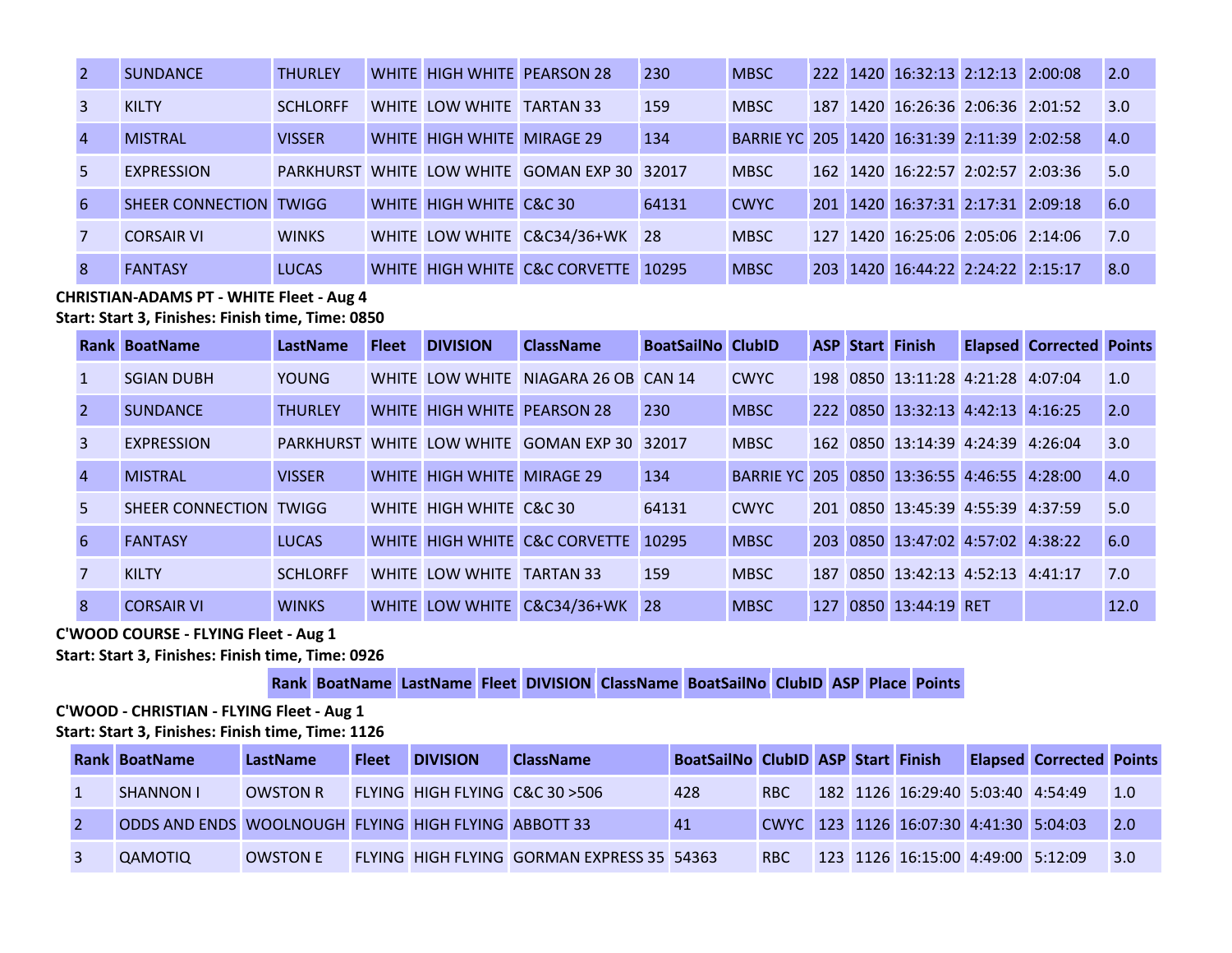| <b>ASSORTED NUTS CAMPBELL</b> |                  | <b>FLYING HIGH FLYING C&amp;C 34</b> |                                          | 64135      |                 |  | MBSC 141 1126 162800 5:02:00 5:15:22  |  | 4.0  |
|-------------------------------|------------------|--------------------------------------|------------------------------------------|------------|-----------------|--|---------------------------------------|--|------|
| <b>BUSH WACKER</b>            | <b>RFF</b>       |                                      | <b>FLYING LOW FLYING SOVEREL 33-2 IB</b> | 26         |                 |  | CWYC 88 1126 16:03:09 4:37:09 5:20:45 |  | 15.0 |
| <b>ARDA</b>                   | <b>WARMELINK</b> |                                      | FLYING HIGH FLYING GOMAN EXP 30          | <b>16</b>  | R <sub>BC</sub> |  | 151 1126 16:41:35 5:15:35 5:23:35     |  | 6.0  |
| CRAZY 8                       | <b>WIMMFR</b>    |                                      | <b>FLYING LOW FLYING BENETEAU 37.5</b>   | <b>130</b> |                 |  | THYC 81 1126 16:03:09 4:37:09 5:25:24 |  | 17.0 |
| <b>FLUSIVE</b>                | <b>MATHESON</b>  | FLYING LOW FLYING J 120 CF           |                                          | 50306      | NONE 50         |  | 1126 15:58:46 4:32:46 5:42:15         |  | 8.0  |

**CHRISTIAN-WESTERN - FLYING Fleet - Aug 2 Start: Start 2, Finishes: Finish time, Time: 0926** 

|                | Rank BoatName                                        | LastName         | <b>Fleet</b> | <b>DIVISION</b>                 | <b>ClassName</b>                                  | <b>BoatSailNo ClubID ASP Start Finish</b> |                 |    |                                   |     | <b>Elapsed Corrected Points</b> |     |
|----------------|------------------------------------------------------|------------------|--------------|---------------------------------|---------------------------------------------------|-------------------------------------------|-----------------|----|-----------------------------------|-----|---------------------------------|-----|
| -1             | CRAZY 8                                              | <b>WIMMER</b>    |              | FLYING LOW FLYING               | <b>BENETEAU 37.5</b>                              | 130                                       | <b>THYC</b>     | 81 | 0926 11:59:57 2:33:57 3:00:45     |     |                                 | 1.0 |
| $\overline{2}$ | <b>QAMOTIQ</b>                                       | <b>OWSTON E</b>  |              |                                 | <b>FLYING HIGH FLYING GORMAN EXPRESS 35 54363</b> |                                           | R <sub>BC</sub> |    | 123 0926 12:18:32 2:52:32 3:06:21 |     |                                 | 2.0 |
| $\mathcal{R}$  | ODDS AND ENDS WOOLNOUGH FLYING HIGH FLYING ABBOTT 33 |                  |              |                                 |                                                   | 41                                        |                 |    | CWYC 123 0926 12:20:29 2:54:29    |     | 3:08:27                         | 3.0 |
| $\overline{A}$ | <b>BUSH WACKER</b>                                   | <b>REE</b>       |              |                                 | FLYING LOW FLYING SOVEREL 33-2 IB                 | 26                                        | CWYC 88         |    | 0926 12:13:38 2:47:38 3:14:00     |     |                                 | 4.0 |
| .5.            | <b>ARDA</b>                                          | <b>WARMFLINK</b> |              |                                 | FLYING HIGH FLYING GOMAN EXP 30                   | <b>16</b>                                 | R <sub>BC</sub> |    | 151 0926 12:42:45 3:16:45 3:21:44 |     |                                 | 5.0 |
| 6              | <b>FLUSIVE</b>                                       | <b>MATHESON</b>  |              | FLYING LOW FLYING J120 CF       |                                                   | 50306                                     | NONE 50         |    | 0926 12:08:19 2:42:19 3:23:40     |     |                                 | 6.0 |
| 7              | <b>SHANNON I</b>                                     | <b>OWSTON R</b>  |              | FLYING HIGH FLYING C&C 30 > 506 |                                                   | 428                                       | <b>RBC</b>      |    | 182 0926 12:58:09 3:32:09 3:25:58 |     |                                 | 7.0 |
| 8              | <b>ASSORTED NUTS CAMPBELL</b>                        |                  |              | FLYING HIGH FLYING C&C 34       |                                                   | 64135                                     | MBSC 141        |    |                                   | ret |                                 | 9.0 |

**WESTERN-SANS - FLYING Fleet - Aug 2**

**Start: Start 2, Finishes: Finish time, Time: 1452** 

|                | Rank BoatName                              | LastName         | <b>Fleet</b> | <b>DIVISION</b>                 | <b>ClassName</b>                                  | <b>BoatSailNo ClubID ASP Start Finish</b> |             |                  |                                   |                     | <b>Elapsed Corrected Points</b> |     |
|----------------|--------------------------------------------|------------------|--------------|---------------------------------|---------------------------------------------------|-------------------------------------------|-------------|------------------|-----------------------------------|---------------------|---------------------------------|-----|
|                | <b>ARDA</b>                                | <b>WARMFLINK</b> |              |                                 | FLYING HIGH FLYING GOMAN EXP 30                   | <b>16</b>                                 | <b>RBC</b>  |                  | 151 1452 17:00:55 2:08:55 2:12:11 |                     |                                 | 1.0 |
| 2              | ODDS AND ENDS WOOLNOUGH FLYING HIGH FLYING |                  |              |                                 | ABBOTT 33                                         | 41                                        | CWYC I      |                  | 123 1452 16:54:52 2:02:52 2:12:42 |                     |                                 | 2.0 |
| 3              | <b>SHANNON I</b>                           | <b>OWSTON R</b>  |              | FLYING HIGH FLYING C&C 30 > 506 |                                                   | 428                                       | <b>RBC</b>  |                  | 182 1452 17:11:54 2:19:54 2:15:49 |                     |                                 | 3.0 |
| $\overline{4}$ | <b>BUSH WACKER</b>                         | <b>REE</b>       |              |                                 | FLYING LOW FLYING SOVEREL 33-2 IB                 | 26                                        | CWYC 88     |                  | 1452 165107                       | 1:59:07 2:17:51     |                                 | 4.0 |
| 5.             | ASSORTED NUTS CAMPBELL                     |                  |              | FLYING HIGH FLYING C&C 34       |                                                   | 64135                                     | MBSC -      |                  | 141 1452 17:04:39 2:12:39 2:18:31 |                     |                                 | 5.0 |
| 6              | CRAZY 8                                    | <b>WIMMER</b>    |              | <b>FLYING LOW FLYING</b>        | <b>BENETEAU 37.5</b>                              | 130                                       | <b>THYC</b> | 81               | 1452 16:51:47 1:59:47 2:20:38     |                     |                                 | 6.0 |
| 7              | <b>ELUSIVE</b>                             | <b>MATHESON</b>  |              | FLYING LOW FLYING J120 CF       |                                                   | 50306                                     | <b>NONE</b> | -50              | 1452 16:46:15 1:54:15 2:23:21     |                     |                                 | 7.0 |
| <b>8</b>       | QAMOTIQ                                    | <b>OWSTON E</b>  |              |                                 | <b>FLYING HIGH FLYING GORMAN EXPRESS 35 54363</b> |                                           | <b>RBC</b>  | 123 <sub>1</sub> | 1452 170506                       | $2:13:06$ $2:23:46$ |                                 | 8.0 |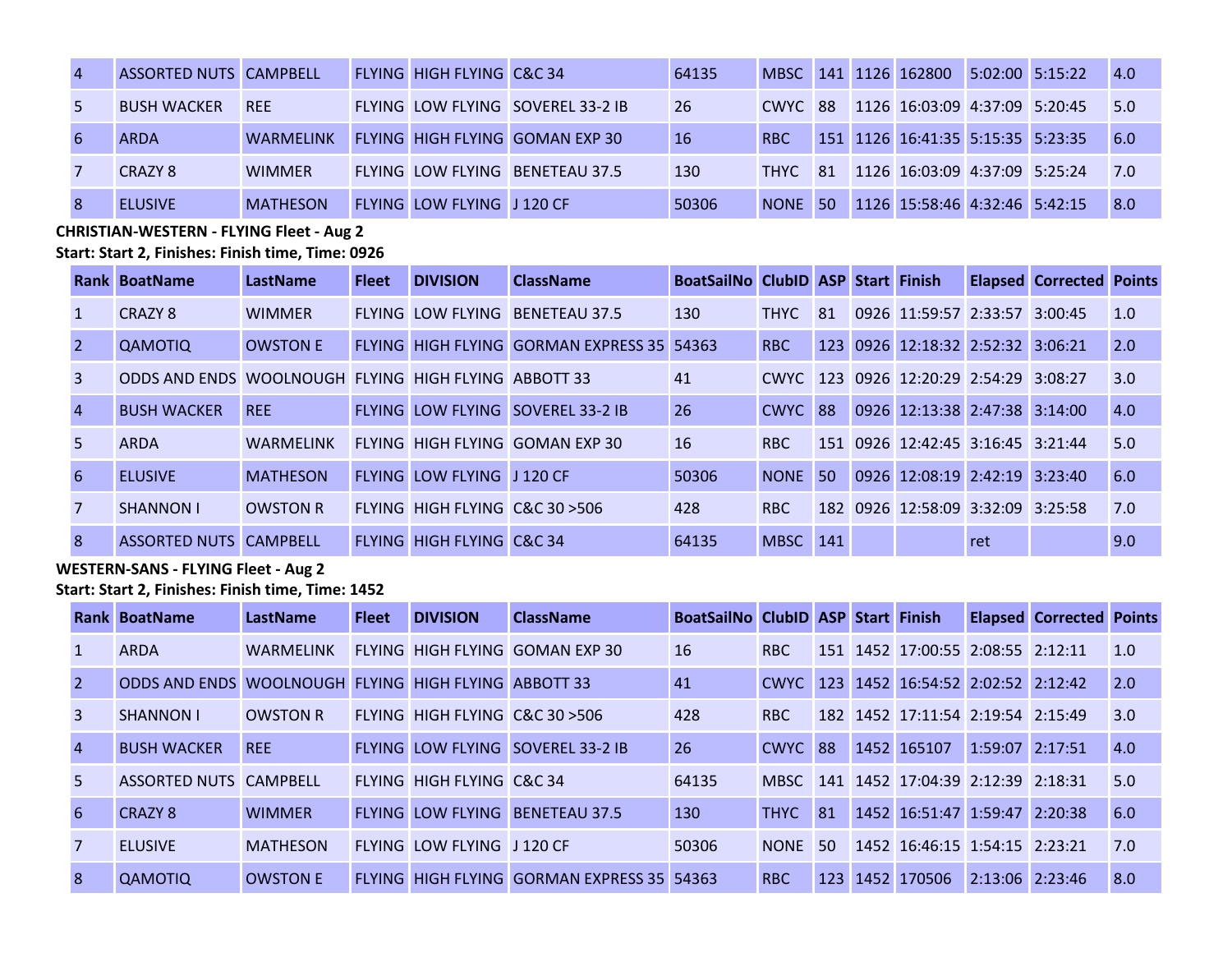#### **SANS-HOPE - FLYING Fleet - Aug 3 Start: Start 2, Finishes: Finish time, Time: 0926**

|                | Rank BoatName                              | LastName         | <b>Fleet</b> | <b>DIVISION</b>                 | <b>ClassName</b>                           | <b>BoatSailNo ClubID ASP Start Finish</b> |                 |     |                                        | <b>Elapsed Corrected Points</b> |     |
|----------------|--------------------------------------------|------------------|--------------|---------------------------------|--------------------------------------------|-------------------------------------------|-----------------|-----|----------------------------------------|---------------------------------|-----|
| -1             | <b>SHANNON I</b>                           | <b>OWSTON R</b>  |              | FLYING HIGH FLYING C&C 30 > 506 |                                            | 428                                       | RBC.            |     | 182 0926 12:03:13 2:37:13 2:32:38      |                                 | 1.0 |
|                | ODDS AND ENDS WOOLNOUGH FLYING HIGH FLYING |                  |              |                                 | ABBOTT 33                                  | 41                                        |                 |     | CWYC 123 0926 11:49:19 2:23:19 2:34:48 |                                 | 2.0 |
| 3              | <b>ARDA</b>                                | <b>WARMELINK</b> |              |                                 | FLYING HIGH FLYING GOMAN EXP 30            | <b>16</b>                                 | R <sub>BC</sub> |     | 151 0926 11:58:45 2:32:45 2:36:37      |                                 | 3.0 |
| $\overline{A}$ | <b>QAMOTIQ</b>                             | <b>OWSTON E</b>  |              |                                 | FLYING HIGH FLYING GORMAN EXPRESS 35 54363 |                                           | R <sub>BC</sub> |     | 123 0926 11:53:12 2:27:12 2:38:59      |                                 | 4.0 |
| .5.            | CRAZY 8                                    | <b>WIMMER</b>    |              | <b>FLYING LOW FLYING</b>        | <b>BENETEAU 37.5</b>                       | 130                                       | <b>THYC</b>     | -81 | 0926 11:42:04 2:16:04 2:39:46          |                                 | 5.0 |
| 6              | <b>ASSORTED NUTS CAMPBELL</b>              |                  |              | FLYING HIGH FLYING C&C 34       |                                            | 64135                                     | MBSC            |     | 141 0926 11:59:40 2:33:40 2:40:28      |                                 | 6.0 |
| 7              | <b>FLUSIVE</b>                             | <b>MATHESON</b>  |              | FLYING LOW FLYING J120 CF       |                                            | 50306                                     | <b>NONE</b>     | -50 | 0926 11:34:55 2:08:55 2:41:45          |                                 | 7.0 |
| 8              | <b>BUSH WACKER</b>                         | <b>REE</b>       |              |                                 | <b>FLYING LOW FLYING SOVEREL 33-2 IB</b>   | 26                                        | CWYC 88         |     | 0926 11:48:40 2:22:40 2:45:07          |                                 | 8.0 |

# **ROUND BECKWITH - FLYING Fleet - Aug 3**

**Start: Start 2, Finishes: Finish time, Time: 1426** 

|                | <b>Rank BoatName</b>                                 | LastName         | <b>Fleet</b> | <b>DIVISION</b>                 | <b>ClassName</b>                                  | <b>BoatSailNo ClubID ASP Start Finish</b> |             |         |                                        | <b>Elapsed Corrected Points</b> |     |
|----------------|------------------------------------------------------|------------------|--------------|---------------------------------|---------------------------------------------------|-------------------------------------------|-------------|---------|----------------------------------------|---------------------------------|-----|
| $\vert$ 1      | ODDS AND ENDS WOOLNOUGH FLYING HIGH FLYING ABBOTT 33 |                  |              |                                 |                                                   | 41                                        |             |         | CWYC 123 1426 16:10:51 1:44:51 1:53:15 |                                 | 1.0 |
| $\overline{2}$ | <b>ASSORTED NUTS CAMPBELL</b>                        |                  |              | FLYING HIGH FLYING C&C 34       |                                                   | 64135                                     | <b>MBSC</b> |         | 141 1426 16:17:08 1:51:08 1:56:03      |                                 | 2.0 |
| 3              | <b>SHANNON I</b>                                     | <b>OWSTON R</b>  |              | FLYING HIGH FLYING C&C 30 > 506 |                                                   | 428                                       | <b>RBC</b>  |         | 182 1426 16:26:15 2:00:15 1:56:45      |                                 | 3.0 |
| $\overline{4}$ | <b>CRAZY 8</b>                                       | <b>WIMMER</b>    |              | <b>FLYING LOW FLYING</b>        | <b>BENETEAU 37.5</b>                              | 130                                       | <b>THYC</b> | 81      | 1426 16:06:47 1:40:47 1:58:20          |                                 | 5.0 |
| -5.            | <b>ARDA</b>                                          | <b>WARMFLINK</b> |              |                                 | FLYING HIGH FLYING GOMAN EXP 30                   | <b>16</b>                                 | <b>RBC</b>  |         | 151 1426 16:21:00 SCP                  | 1:57:55                         | 6.0 |
| -5             | <b>BUSH WACKER</b>                                   | <b>REE</b>       |              |                                 | FLYING LOW FLYING SOVEREL 33-2 IB                 | 26                                        | CWYC 88     |         | 1426 16:10:19 1:44:19 2:00:44          |                                 | 6.0 |
| 7              | <b>FLUSIVE</b>                                       | <b>MATHESON</b>  |              | FLYING LOW FLYING J 120 CF      |                                                   | 50306                                     | <b>NONF</b> | -50     | 1426 16:02:14 1:36:14 2:00:45          |                                 | 7.0 |
| 8              | QAMOTIQ                                              | <b>OWSTON E</b>  |              |                                 | <b>FLYING HIGH FLYING GORMAN EXPRESS 35 54363</b> |                                           | <b>RBC</b>  | $123 -$ | 1426 16:19:54 1:53:54 2:03:01          |                                 | 8.0 |

#### **CHRISTIAN-ADAMS PT - FLYING Fleet - Aug 4 Start: Start 2, Finishes: Finish time, Time: 0856**

|  | <b>Rank BoatName</b>   | LastName        | <b>Fleet</b> | <b>DIVISION</b>                      | <b>ClassName</b>                | BoatSailNo ClubID ASP Start Finish |            |  |                                        | <b>Elapsed Corrected Points</b> |                    |
|--|------------------------|-----------------|--------------|--------------------------------------|---------------------------------|------------------------------------|------------|--|----------------------------------------|---------------------------------|--------------------|
|  | <b>SHANNON I</b>       | <b>OWSTON R</b> |              |                                      | FLYING HIGH FLYING C&C 30 > 506 | 428                                | <b>RBC</b> |  | 182 0856 13:19:21 4:23:21 4:15:41      |                                 | $\blacksquare$ 1.0 |
|  | ASSORTED NUTS CAMPBELL |                 |              | <b>FLYING HIGH FLYING C&amp;C 34</b> |                                 | 64135                              |            |  | MBSC 141 0856 13:08:37 4:12:37 4:23:48 |                                 | 2.0                |